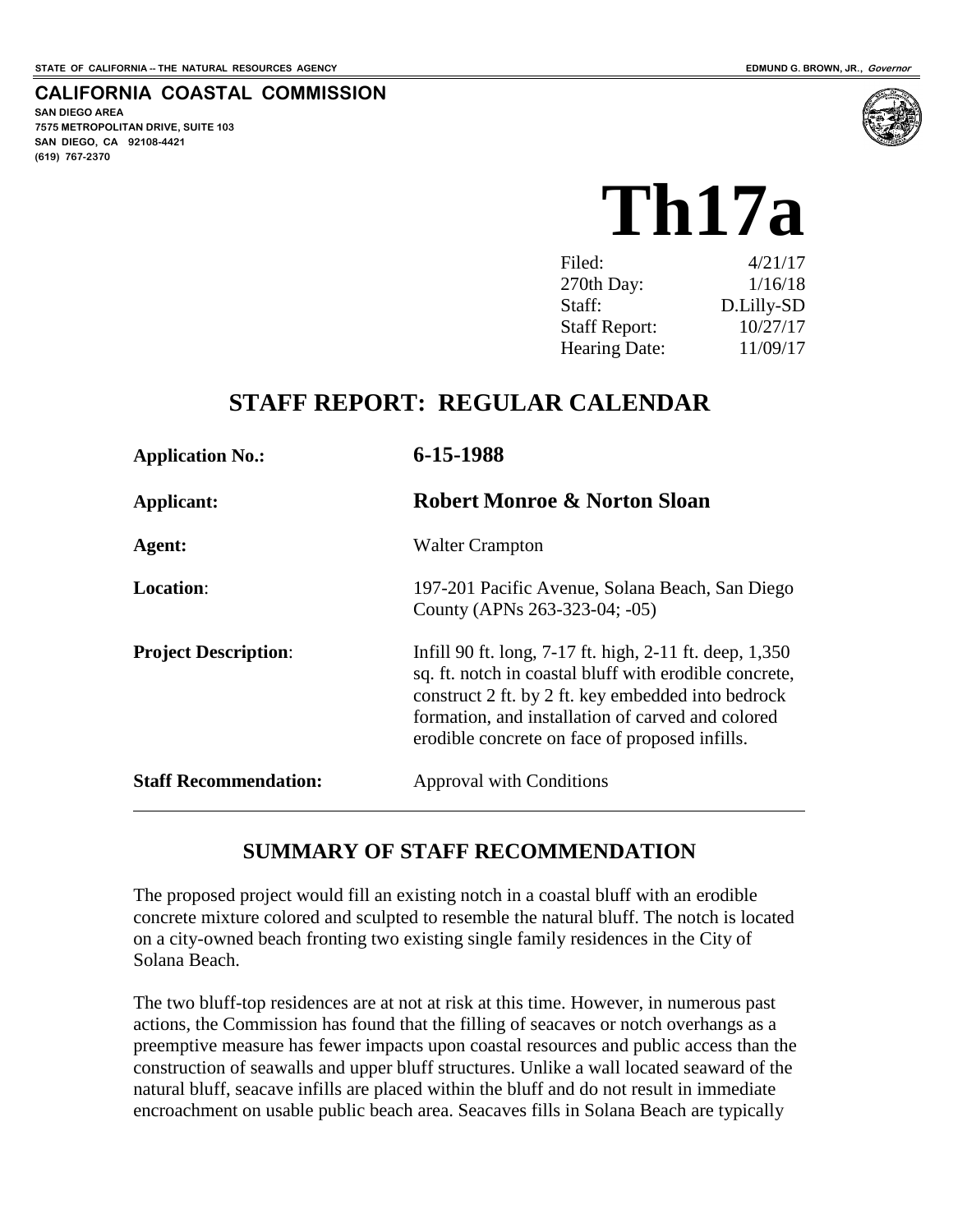lower in height than a seawall that has to cover the clean sands lens located approximately 30 feet above the beach. And while the construction of seacave/notch infills helps to prevent catastrophic bluff failure, when erodible concrete is used, it still allows the bluffs to erode landward.

Thus, the City's certified Land Use Plan (LUP) allows for pre-emptive construction of erodible concrete seacave/notch infills, even when a bluff top structure is not imminently threatened. Erodible concrete designed to erode at the same rate as the adjacent natural bluff results in little to no impacts to sand supply or to public access and recreation; and. thus, no mitigation for public access and recreation impacts is required.. The Commission's coastal engineer has evaluated the relevant project materials, has visited the site, and has determined that the proposed seacave infills represent the minimum amount of armoring necessary to reduce the threat posed by the existing seacaves and to address the expansion of the seacaves and notches at the subject site.

In past erodible concrete seacave infill projects, objections have been raised that erodible concrete does not always erode at the same rate as the surrounding natural bluffs. This is a valid concern; for example, at 459 South Sierra Avenue, approximately ½ mile south of the subject site, there are several seacave fills approved in 1996 where the approved concrete did not erode at the expected rate, and thus, the concrete fill extends seaward of the surface of the natural bluff face (CDP #6-96-102/Solana Beach & Tennis Club). (The bluff top property owner at 459 South Sierra has an application pending to remove the protruding portions of the infill). In contrast to that work, the concrete mixture proposed to be used for the current project has significantly more erodible properties than the erodible concrete used in 1996; and thus, the proposed erodible concrete is expected to erode at a rate far more like natural bluff material. The Commission's coastal engineer has reviewed the currently proposed material specifications and concurs with the design parameters. The four most recent seacave/notch infills constructed in Solana Beach, which used a similar erodible concrete mix as currently proposed, appear to be functioning as designed and are not currently encroaching significantly seaward of the adjacent natural bluff (Ref: 6-99-095/City of Solana Beach; 6-00-066/Pierce et. al.; 6-99- 103/Coastal Preservation Association; 6-99-091/Becker).

Furthermore, the subject project involves a two-phase placement of concrete. Phase 1 would consist of constructing only the northerly 20 feet of the project. As conditioned, no work would be allowed to occur on the remaining 70 linear foot portion of the notch fill (Phase 2) until testing shows the strength of concrete material is below the maximum allowed. If testing on either phase identifies that the material does not meet the requirements, no further concrete can be applied until either all of the new infill material or the seaward five feet of the new infill material, whichever is less, is removed. If removal and replacement of the seaward five feet of new infill is infeasible, the applicant must apply to the Commission for an amendment to retain the non-erodible mix and propose mitigation to offset the impacts of the non-erodible concrete. Thus, the Commission has an extra level of assurance that the concrete applied to the subject site will have the characteristic proposed by the applicant, and if it does not, that the material will be removed as feasible or mitigation will be required.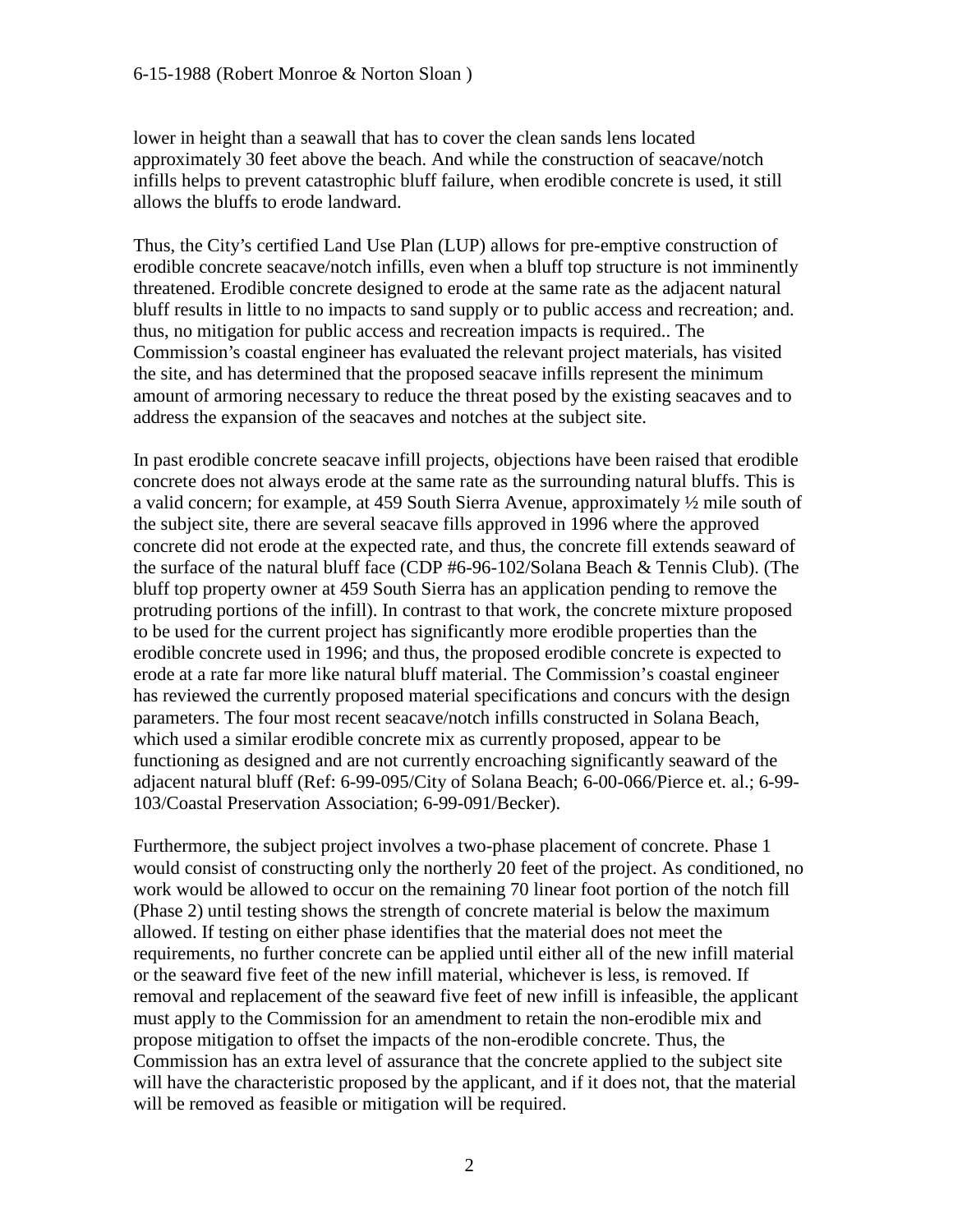In addition, special conditions require that the applicant submit and implement a comprehensive monitoring program to ensure that the proposed seacave/notch infills are functioning as designed and are not adversely impacting coastal resources. If the material does not erode as anticipated, Special Conditions #1 and #3 require that if any portion of the existing or proposed seacave/notch infills encroaches greater than 6 inches seaward of the adjacent natural bluffs, that the property owner obtain a CDP amendment from the Commission to remove the excess fill or otherwise remedy the situation.

In addition, if the seacave/notch infills do not function as designed, such that the back of the beach is essentially fixed, Special Condition #2 requires that the applicant return to the Commission for a permit or amendment to this permit to mitigate for any unavoided impacts to public access, recreation, shoreline sand supply and visual quality. Mitigation could include sand supply replacement, additional public access and recreation mitigation, or an encroachment agreement with the City.

The Commission's Sea Level Rise Policy Guidance provides direction to consider various adaptation strategies to consider in reviewing requests for shoreline development. The Guidance notes that adaptation strategies should be chosen based on the specific risks and vulnerabilities of a region or project site and the applicable Coastal Act and LCP requirements, with due consideration of local priorities and goals. The circumstances in Solana Beach—the presence of a clean sands lens and a bluff top that is substantially developed, present a significant challenge to the goal of avoiding shoreline protective devices. Allowing preemptive filling of notches and seacaves is one way in which bluff and shoreline protective devices can be limited. Seacave and notch infills allow the City, and the region as a whole, more time to pursue other non-structural methods, such as beach replenishment, to protect the bluffs, and/or moving the line of bluff top development landward away from the bluff edge in order to delay the need for more substantial shoreline protection.

The proposed notch infill project is within the Commission's coastal development permit jurisdiction. The Commission certified the City's Land Use Plan (LUP) in 2012; however, the City of Solana Beach does not yet have an implementation plan; thus, the LCP is not fully certified. Therefore, the Chapter 3 policies of the Coastal Act are the standard of review, with the City's certified LUP used as guidance.

Commission staff recommends **approval** of coastal development permit application 6- 15-1988 as conditioned.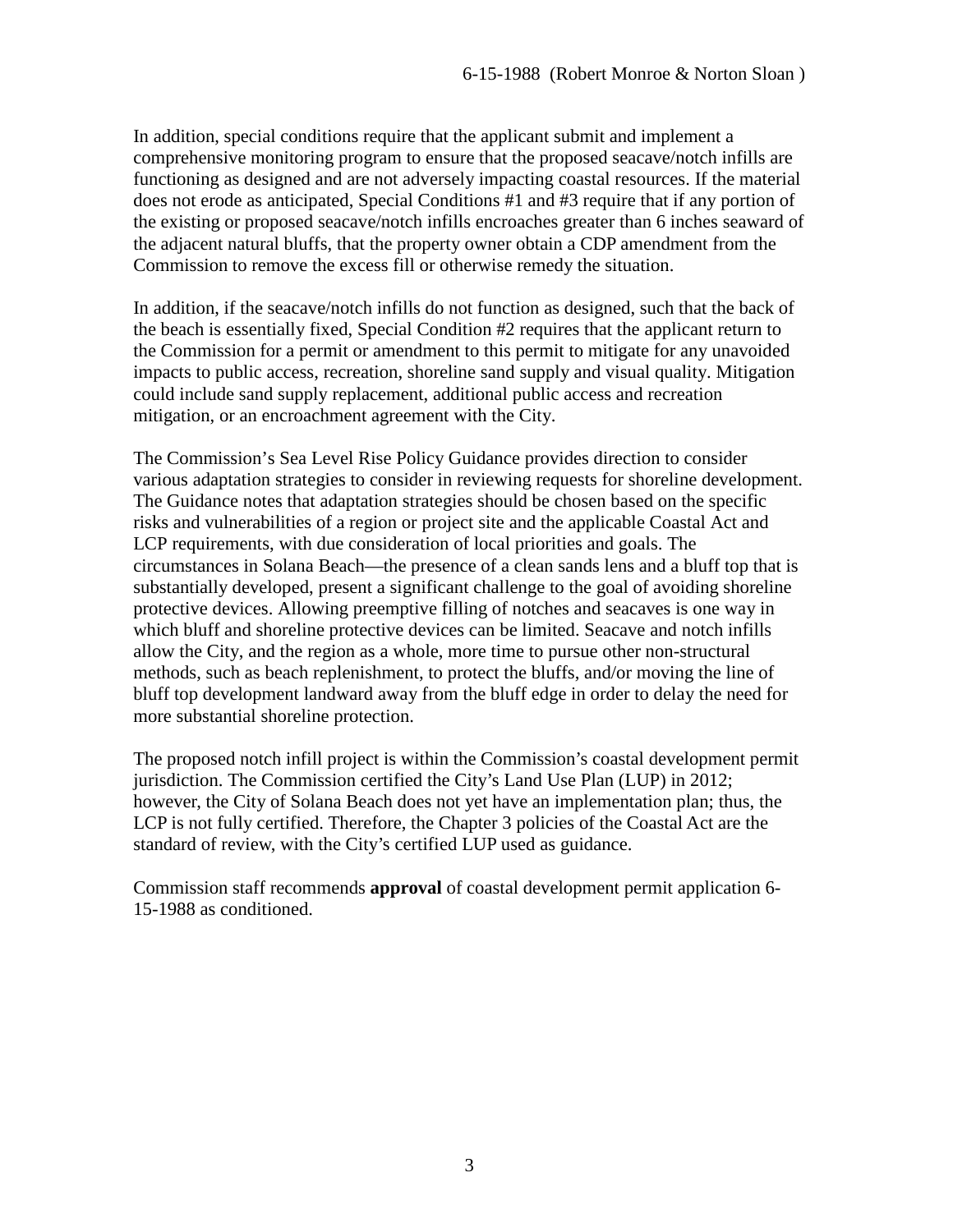# **TABLE OF CONTENTS**

| A.          |                                                                |  |
|-------------|----------------------------------------------------------------|--|
| <b>B.</b>   |                                                                |  |
| $C_{\cdot}$ |                                                                |  |
| D.          |                                                                |  |
| Е.          |                                                                |  |
| F.          | CONSISTENCY WITH CALIFORNIA ENVIRONMENTAL QUALITY ACT (CEQA)33 |  |

## **APPENDICES**

[Appendix A – Substantive File Documents](#page-34-0)

### **EXHIBITS**

[Exhibit 1 – Project Vicinity](https://documents.coastal.ca.gov/reports/2017/11/Th17a/Th17a-11-2017-exhibits.pdf) [Exhibit 2 – Project Location](https://documents.coastal.ca.gov/reports/2017/11/Th17a/Th17a-11-2017-exhibits.pdf) [Exhibit 3 – Notch Photo](https://documents.coastal.ca.gov/reports/2017/11/Th17a/Th17a-11-2017-exhibits.pdf)  [Exhibit 4 – Site Plan](https://documents.coastal.ca.gov/reports/2017/11/Th17a/Th17a-11-2017-exhibits.pdf) [Exhibit 5 – Cross-Section](https://documents.coastal.ca.gov/reports/2017/11/Th17a/Th17a-11-2017-exhibits.pdf) [Exhibit 6 – Applicant's Survey of Erodible Fill Projects](https://documents.coastal.ca.gov/reports/2017/11/Th17a/Th17a-11-2017-exhibits.pdf)  [Exhibit 7 – Applicant's](https://documents.coastal.ca.gov/reports/2017/11/Th17a/Th17a-11-2017-exhibits.pdf) Proposed Erodibility Condition Exhibit 8 – Letters of [Opposition](https://documents.coastal.ca.gov/reports/2017/11/Th17a/Th17a-11-2017-exhibits.pdf)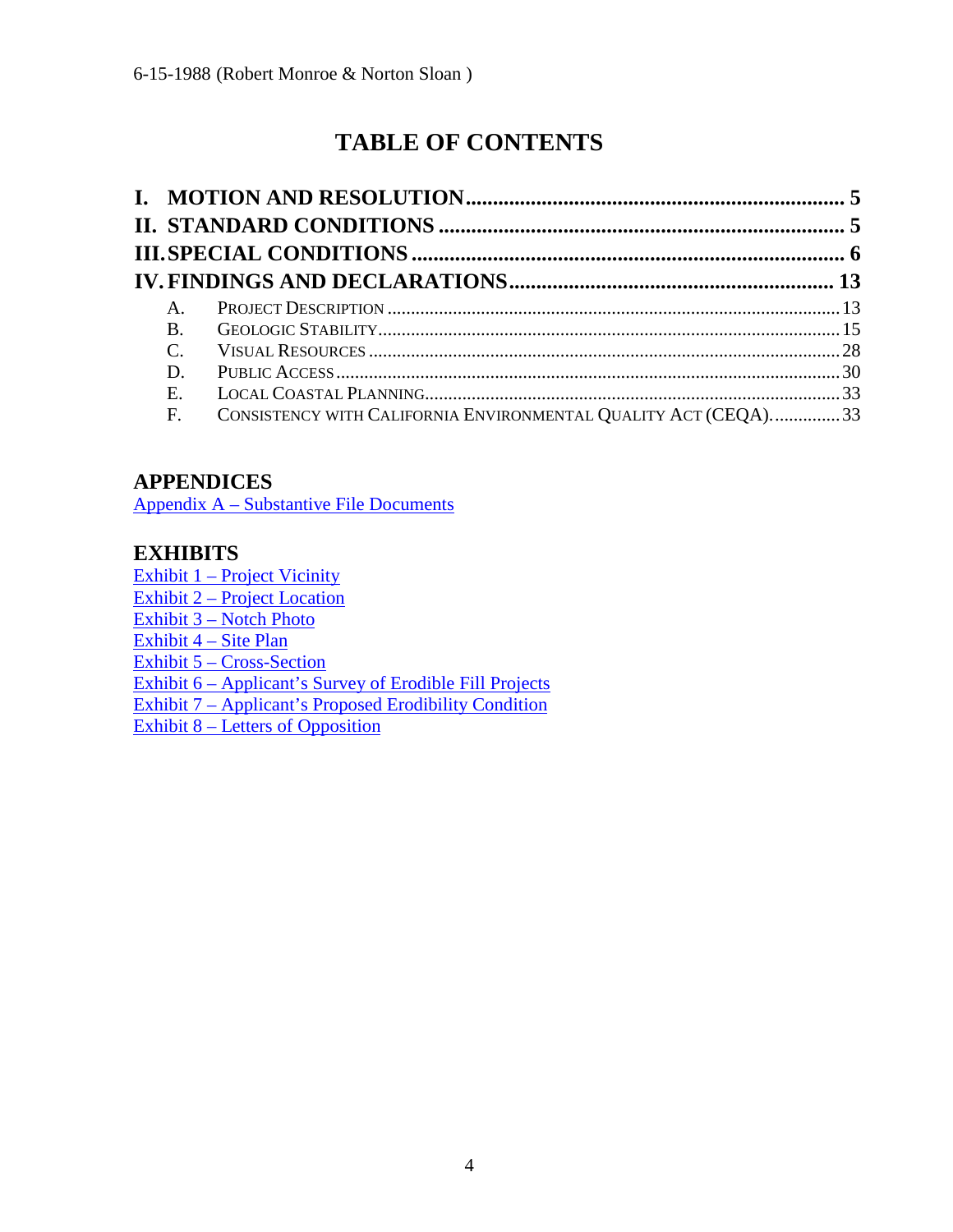### <span id="page-4-0"></span>**I. MOTION AND RESOLUTION**

### **Motion:**

*I move that the Commission approve Coastal Development Permit Application No. 6-15-1988 subject to the conditions set forth in the staff recommendation.* 

Staff recommends a **YES** vote on the foregoing motion. Passage of this motion will result in conditional approval of the permit and adoption of the following resolution and findings. The motion passes only by affirmative vote of a majority of the Commissioners present.

### **Resolution:**

*The Commission hereby approves coastal development permit 6-15-1988 and adopts the findings set forth below on grounds that the development as conditioned will be in conformity with the policies of Chapter 3 of the Coastal Act and will not prejudice the ability of the local government having jurisdiction over the area to prepare a Local Coastal Program conforming to the provisions of Chapter 3. Approval of the permit complies with the California Environmental Quality Act because either 1) feasible mitigation measures and/or alternatives have been incorporated to substantially lessen any significant adverse effects of the development on the environment, or 2) there are no further feasible mitigation measures or alternatives that would substantially lessen any significant adverse impacts of the development on the environment.* 

### <span id="page-4-1"></span>**II. STANDARD CONDITIONS**

This permit is granted subject to the following standard conditions:

- 1. **Notice of Receipt and Acknowledgment**. The permit is not valid and development shall not commence until a copy of the permit, signed by the permittee or authorized agent, acknowledging receipt of the permit and acceptance of the terms and conditions, is returned to the Commission office.
- 2. **Expiration.** If development has not commenced, the permit will expire two years from the date on which the Commission voted on the application. Development shall be pursued in a diligent manner and completed in a reasonable period of time. Application for extension of the permit must be made prior to the expiration date.
- 3. **Interpretation.** Any questions of intent of interpretation of any condition will be resolved by the Executive Director or the Commission.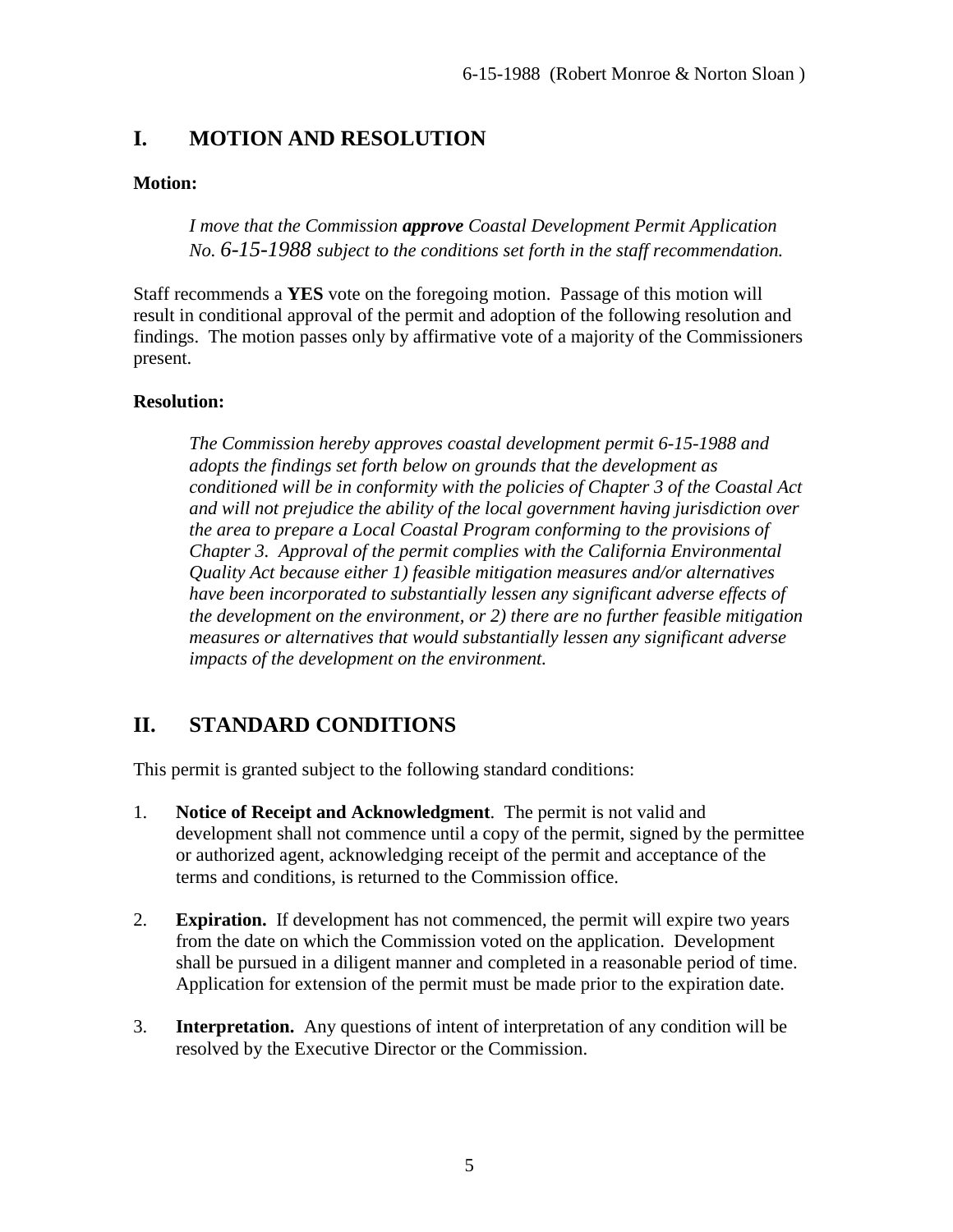- 4. **Assignment.** The permit may be assigned to any qualified person, provided assignee files with the Commission an affidavit accepting all terms and conditions of the permit.
- 5. **Terms and Conditions Run with the Land.** These terms and conditions shall be perpetual, and it is the intention of the Commission and the permittee to bind all future owners and possessors of the subject property to the terms and conditions.

### <span id="page-5-0"></span>**III. SPECIAL CONDITIONS**

This permit is granted subject to the following special conditions:

### 1. **Submittal of Final Plans**

- (a) **PRIOR TO ISSUANCE OF THE COASTAL DEVELOPMENT PERMIT**, the applicant shall submit, for the review and written approval of the Executive Director, a full-size set of final seacave/notch infill plans that are in substantial conformance with the plans dated April 21, 2017 by TerraCosta Consulting Group. Said plans shall first be stamped approved by the City of Solana Beach and include the following:
	- i. Sufficient detail regarding the construction method and technology utilized for texturing and coloring the infill. Such plans shall confirm, and be of sufficient detail to verify, that the infill color and texture closely match the adjacent natural bluffs, including provision of a color board indicating the infill material.
	- ii. During construction of the approved development, disturbances to sand and intertidal areas shall be minimized to the maximum extent feasible. All excavated beach sand shall be re-deposited on the beach. Local sand, cobbles or shoreline rocks shall not be used for backfill or for any other purpose as construction material.
	- iii. The seacave and notch infills shall conform as closely as possible to the natural contours of the bluff, and shall not protrude beyond the existing "dripline" (a parallel line extending down the face of the bluff to the beach).
	- iv. The erodible concrete for the seacave/notch infills shall be consistent with the submitted plans and shall be designed to provide a material with erosion characteristics similar to that of the adjacent natural bluff as provided for in Special Condition #2 of this permit.
- (b) The permittee shall undertake the development in accordance with the approved plans. Any proposed changes to the approved plans shall be reported to the Executive Director. No changes to the plans shall occur without a Coastal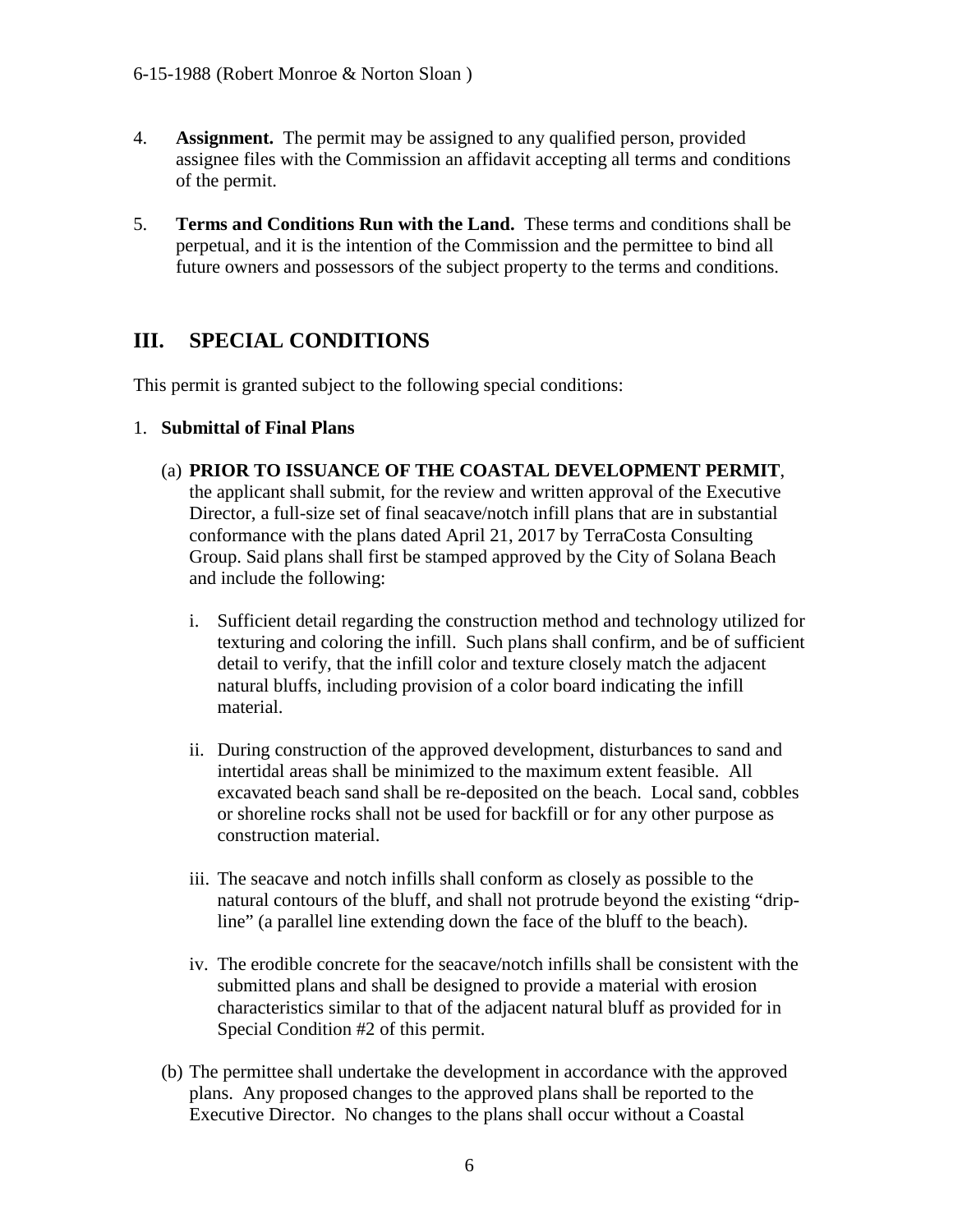Commission approved amendment to this coastal development permit unless the Executive Director determines that no amendment is legally required.

### 2. **Phasing and Erodibility Testing Plan**

- (a) **PRIOR TO ISSUANCE OF THE COASTAL DEVELOPMENT PERMIT,** the applicant shall submit, for the review and written approval of the Executive Director, a Phasing and Erodibility Testing Plan that provides for the following:
	- i. **PHASE 1** shall consist of constructing the northerly 20 feet of the infill in accordance with the approved final plans. A total of approximately 40 yards of erodible concrete will be placed during the Phase 1 project, using approximately five (9-yard) ready mix trucks.
	- ii. An independent inspector shall be present at the plant when the concrete is prepared to confirm the concrete and materials are handled, batched, and mixed in accordance with ASTM C94 standard specification for ready mixed concrete and the Testing Plan required by this Special Condition. An inspector shall also be present at the job site to collect concrete samples and fabricate concrete test cylinders for compressive strength testing by a qualified testing and inspection company.
	- iii. All inspection personnel shall be qualified and shall work under the direction of a California registered civil engineer.
	- iv. At the job site, an inspector shall collect a minimum of four concrete test cylinders from each ready mix truck for subsequent 28-day unconfined compression test by a qualified testing and inspection agency, and the results shall be provided to the permittee and the Executive Director. The anticipated 28-day unconfined compressive strength for the specified erodible mix design is 375 PSI with some variation, and shall be deemed to be in non-compliance if the Unconfined Compressive Strength (USC) for any test cylinder exceeds 500 PSI. In addition, after 28 days, Schmidt hammer tests shall be performed at four locations at the Phase 1 infill and four locations at an unarmored portion of the bluff face, south of the Phase 1 location. The Schmidt hammer tests shall be compared with the UCS for the test cylinders and used to inform the utility of future in-situ testing of the erodible concrete.
	- v. Prior to commencement of Phase 2, the testing and inspection company shall submit a report for the review and written approval of the Executive Director. The report shall provide: sufficient detail regarding the as-mixed concrete supplied by each truck-load to determine whether the concrete was mixed in compliance with the Testing Plan, the results of the Phase 1 compressive strength tests and Schmidt hammer tests, and analysis of all test results. If any of the Phase 1 28-day unconfined compressive strength test results exceed 500 PSI, Phase 2 may not commence without approval from the Executive Director, and all of the new infill material or the seaward five feet of new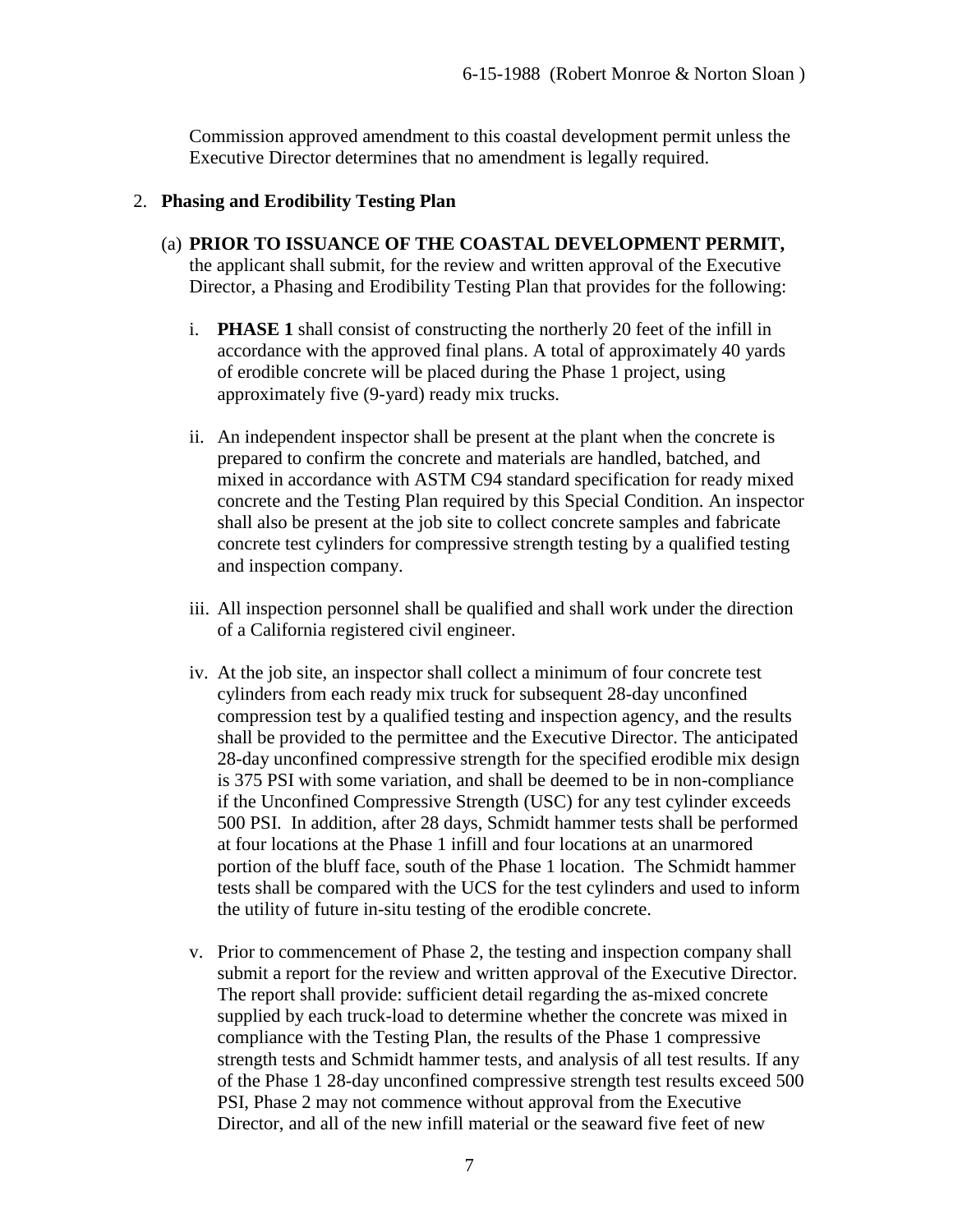infill material, whichever is less, shall be removed. If the Executive Director of the Commission determines that removal of the seaward five feet of the new infill is infeasible, the applicant shall apply to the Commission for an amendment to this CDP to retain the non-erodible mix. The application shall propose mitigation to offset the impacts of the non-erodible concrete.

- vi. No additional concrete shall be added to the site until the cause for the nonconforming erodible concrete is determined and steps are developed to prevent placement of additional non-conforming erodible concrete and the Executive Director has provided written approval of the proposed modifications. Once modifications are in place, Phase 1 shall be repeated, until the process produces erodible concrete that meets the standard specified in the approved final plans required by Special Condition 1.
- vii. **PHASE 2** may commence after written approval from the Executive Director of a Phase 1 erodible concrete formulation and batch/mixing process, and approval of the Phase 1 finished project. The same inspection and testing protocol shall be implemented during the entire Phase 2 project. If any of the unconfined compressive strength tests exceed 500 PSI, then the seaward five feet of new infill material shall be removed and replaced with erodible concrete that meets the erodibility requirements of less than 500 PSI. If the Executive Director determines that removal and replacement of the seaward five feet of new infill is infeasible, the applicant shall apply to the Commission for an amendment to this CDP to retain the non-erodible mix. The application shall propose mitigation to offset the impacts of the nonerodible concrete.
- viii. Regardless of the Unconfined Compressive Strength, Schmidt hammer tests or other testing results, if annual monitoring of the erodible concrete as required by Special Condition #3 of this permit indicates that the erodible concrete extends more than 6 inches seaward of the face of the natural bluff, within 30 days of the completion of the annual monitoring, the applicant shall apply for a permit or permit amendment to remove all portions of the erodible concrete that protrude seaward of the natural bluff face.
- (b) The permittee shall undertake development in conformance with the above phasing and testing protocol, unless the Commission amends this permit or the Executive Director determines that no amendment is legally required for any proposed minor deviations.

### 3. **Monitoring Program.**

(a) **PRIOR TO ISSUANCE OF THE COASTAL DEVELOPMENT PERMIT**, the applicant shall submit to the Executive Director for review and written approval, a plan prepared by a licensed geologist or geotechnical engineer for a seacave/notch infill monitoring program which includes the following: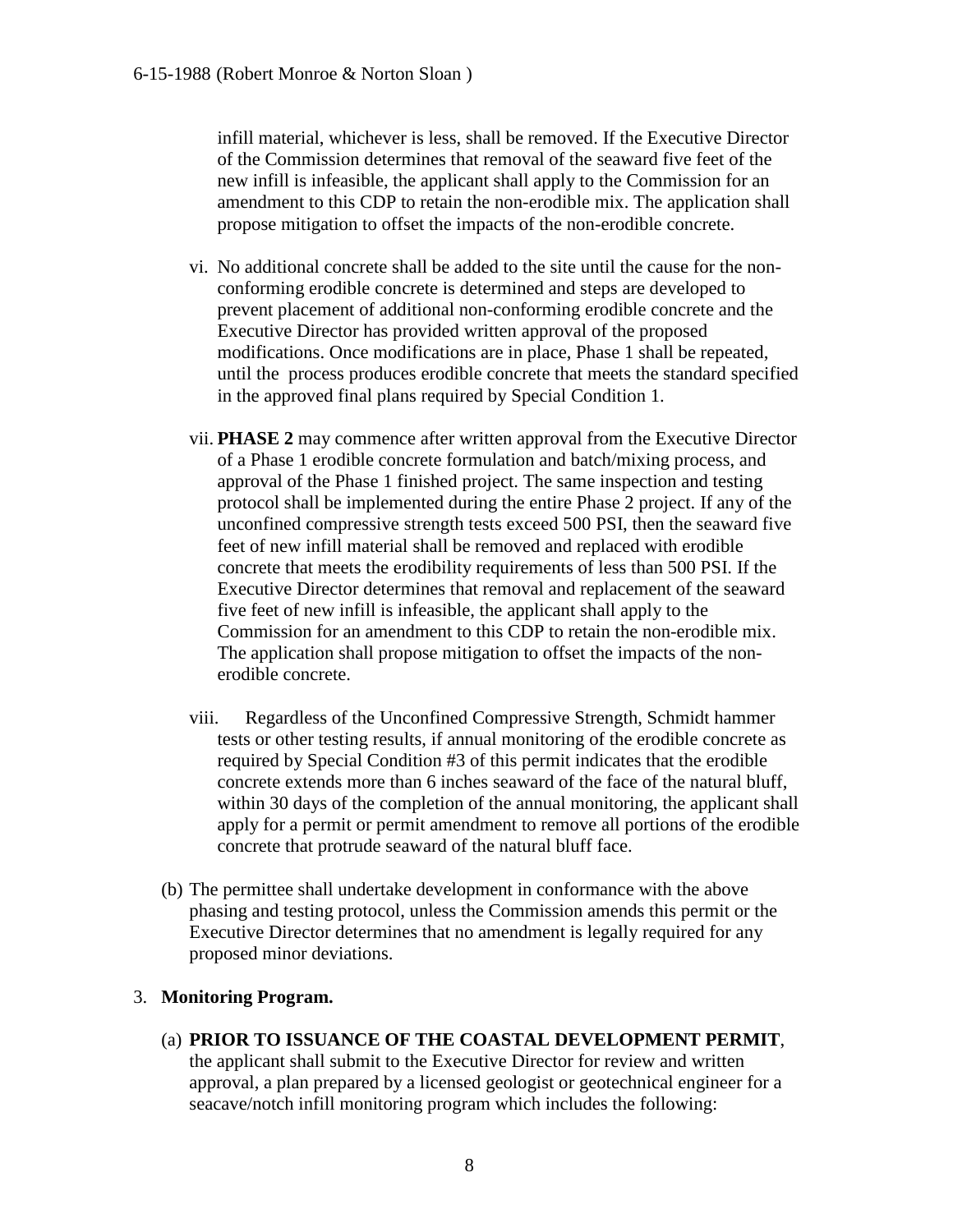- i. Current measurements of the distance between the residences and the bluff edge (as defined by Section 13577, Title 14, of the California Code of Regulations), and provisions for these measures to be taken annually after completion of construction, for the life of the project. The locations for these measurements shall be identified through permanent markers, benchmarks, survey position, written description, or other approved methods so that annual measurements can be taken at the same bluff location and comparisons between years can provide information on bluff retreat.
- ii. Provisions for establishing any differential retreat between the natural bluff face and each of the seacaves/notches by measuring both ends of the seacaves/notches and at 20-foot intervals (maximum) along the top of the seacave/notch face and at the bluff face intersection with the infill, annually after completion of construction, for the life of the project. Measurements may be taken through photography. The program shall describe the method by which such measurements shall be taken.
- iii. Provisions for the annual measurement of the erosion of the proposed erodible concrete infill. The program shall describe the method by which such measurements shall be taken.
- iv. Provisions for submittal of a report to the Executive Director of the Coastal Commission by June  $1<sup>st</sup>$  annually for a six year period beginning after completion of construction. Each report shall be prepared by a licensed geologist or geotechnical engineer. The report shall contain the measurements and evaluation required by subsections (a) i, (a) ii, and (a) iii of this Special Condition. The report shall also summarize all measurements and provide analysis of trends, annual retreat or rate of retreat, and the stability of the overall bluff face, including the upper bluff area, and the impact of the seacave/notch infills on the natural bluff, and shall include suggestions that do not involve the construction of structures on the face of the bluff for correcting any problems. In addition, each report shall contain recommendations, if any, for necessary maintenance, repair, changes or modifications to the project. If any portion of the existing or proposed seacave/notch infills is found to extend seaward of the drip line of the natural bluff or the stringline of the adjacent natural bluff on either side of each infill by more than six inches in any location, the report shall include alternatives and recommendations to remove or otherwise remedy the excess infill such that no seaward extension of the infill will remain.
- v. Provisions for submission of a report containing the information identified in subsection (a)(iv) of this Special Condition at 3 year intervals following the last annual report, for the life of the project. Additional reports shall be submitted in the spring following a 12-month period in which any of the following events occurs: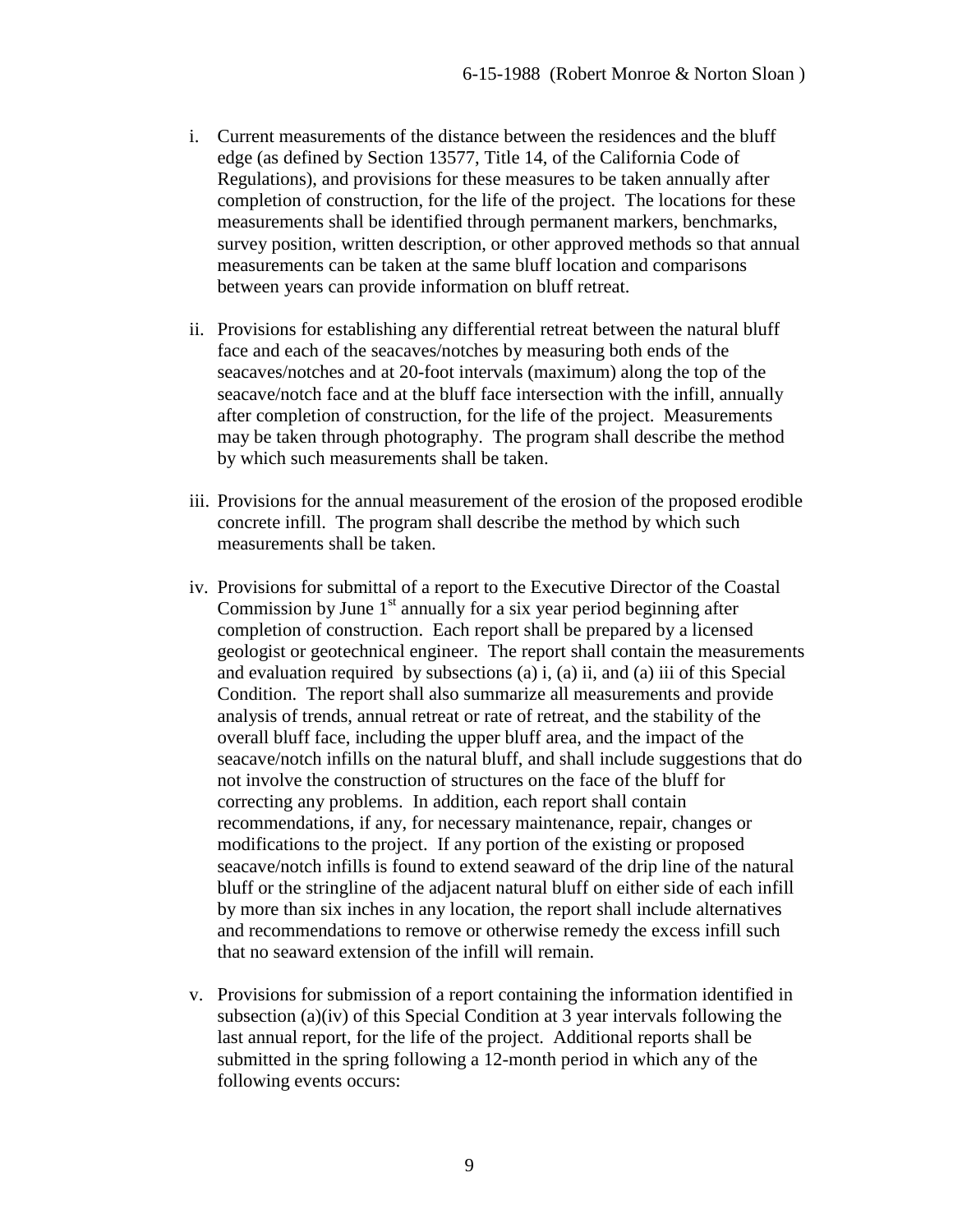- A A 20-year storm event;
- B An "El Niño" storm event; and
- C A major tectonic event magnitude 5.5 or greater affecting San Diego County.

Thus, reports may be submitted more frequently depending on the occurrence of the above events in any given year.

- vi. An agreement that the permittee shall apply for a coastal development permit amendment within three months of submission of the report required in subsections (a)(iv) and (a)(v) of this Special Condition for any necessary maintenance, repair, changes or modifications to the project recommended by the report that require a coastal development permit or amendment.
- vii. An agreement that the permittee shall apply for a coastal development permit amendment within three months of submission of the report required in subsections (a)(iv) and (a)(v) of this Special Condition above to address any impacts of the infill that have not been previously addressed, if, based on the monitoring report, the Executive Director determines that the back of the beach has been effectively fixed by the infills.
- (b) The permittee shall undertake monitoring in accordance with the approved monitoring program. Any proposed changes to the approved monitoring program shall be reported to the Executive Director. No changes to the monitoring program shall occur without a Coastal Commission approved amendment to this coastal development permit unless the Executive Director determines that no amendment is legally required.

### 4. **Storage and Staging Areas/Access Corridors**

- (a) **PRIOR TO ISSUANCE OF THIS COASTAL DEVELOPMENT PERMIT**, the applicants shall submit to the Executive Director for review and written approval, final plans indicating the location of access corridors to the construction site and staging areas. The final plans shall indicate that:
	- i. No overnight storage of equipment or materials shall occur on sandy beach or at the Fletcher Cove Parking Lot, and the use of other public parking spaces shall be minimized. During the construction stages of the project, the permittee shall not store any construction materials or waste where it will be or could potentially be subject to wave erosion and dispersion. In addition, no machinery shall be placed, stored or otherwise located in the intertidal zone at any time, except for the minimum necessary to construct the seacave/notch infills. Construction equipment shall not be washed on the beach or in the Fletcher Cove parking lot.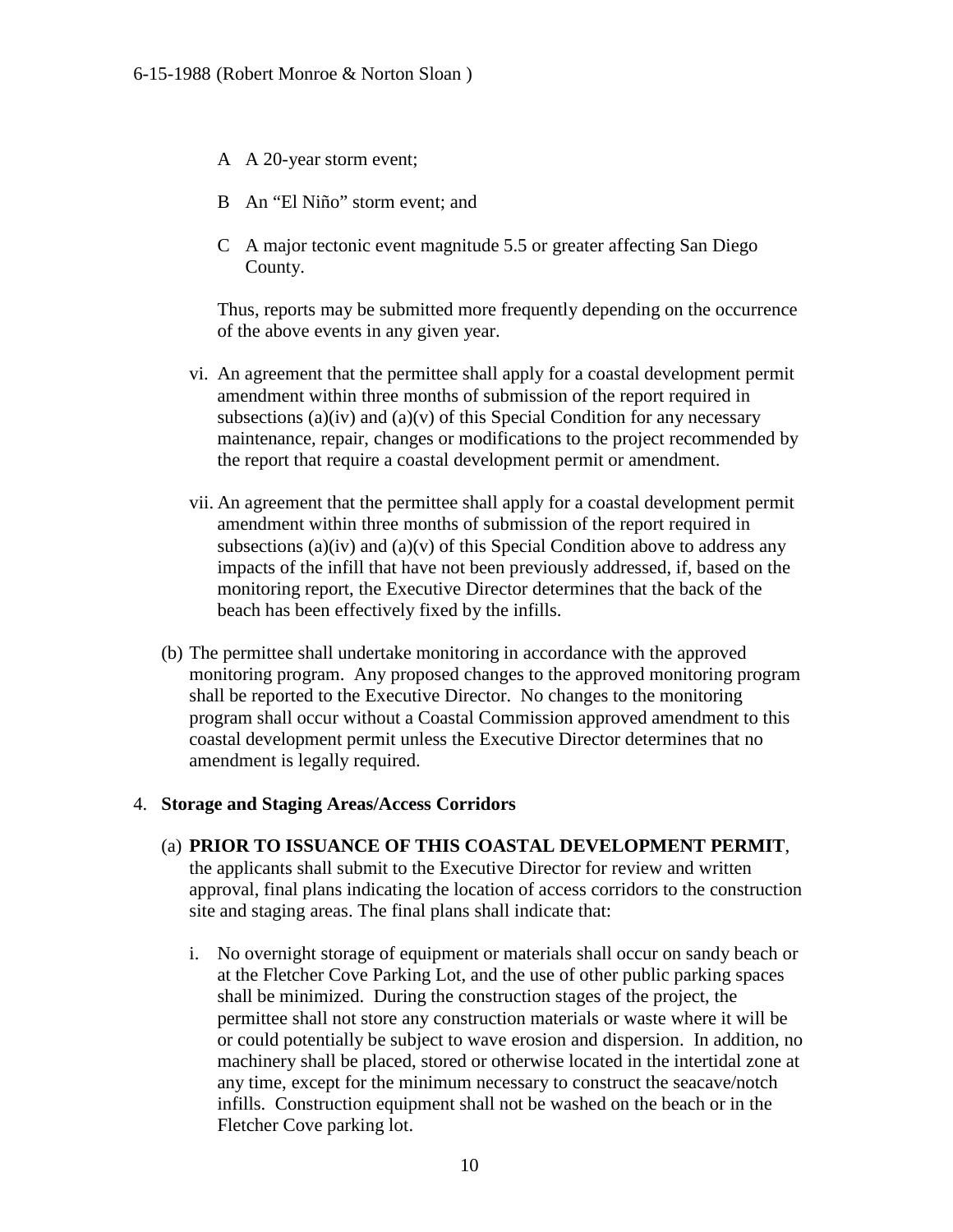- ii. Access corridors shall be located in a manner that has the least impact on public access to and along the shoreline.
- iii. No work shall occur on the beach on weekends, holidays or between Memorial Day weekend and Labor Day of any year.
- iv. The applicant shall submit evidence that the approved plans and plan notes have been incorporated into construction bid documents. The applicant shall remove all construction materials/equipment from the staging site and restore the staging site to its prior-to-construction condition within 24 hours following completion of the development.
- (b) The permittee shall undertake the development in accordance with the approved final plans. Any proposed changes to the approved final plans shall be reported to the Executive Director. No changes to the final plans shall occur without a Coastal Commission approved amendment to this coastal development permit unless the Executive Director determines that no amendment is legally required.

### 5. **Deed Restriction**

#### **PRIOR TO ISSUANCE OF THE COASTAL DEVELOPMENT PERMIT**, the

applicant shall submit to the Executive Director for review and approval documentation demonstrating that the applicant has executed and recorded against the parcel(s) governed by this permit a deed restriction, in a form and content acceptable to the Executive Director: (1) indicating that, pursuant to this permit, the California Coastal Commission has authorized development on the subject property, subject to terms and conditions that restrict the use and enjoyment of that property; and (2) imposing the Special Conditions of this permit as covenants, conditions and restrictions on the use and enjoyment of the Property. The deed restriction shall include a legal description of the entire parcel or parcels governed by this permit. The deed restriction shall also indicate that, in the event of an extinguishment or termination of the deed restriction for any reason, the terms and conditions of this permit shall continue to restrict the use and enjoyment of the subject property so long as either this permit or the development it authorizes, or any part, modification, or amendment thereof, remains in existence on or with respect to the subject property.

#### 6. **Removal of Permanent Irrigation**

#### (a) **PRIOR TO ISSUANCE OF THE COASTAL DEVELOPMENT PERMIT**,

the applicant shall submit to the Executive Director for review and written approval, a landscape irrigation removal plan for the subject properties at 197 and 201 Pacific Avenue. The plan shall detail the location of all existing permanent irrigation and fully describe the method of removal or capping such that no permanent irrigation features remain in service within 100 feet of the bluff edge. WITHIN 30 DAYS FOLLOWING ISSUANCE OF THE PERMIT, the applicant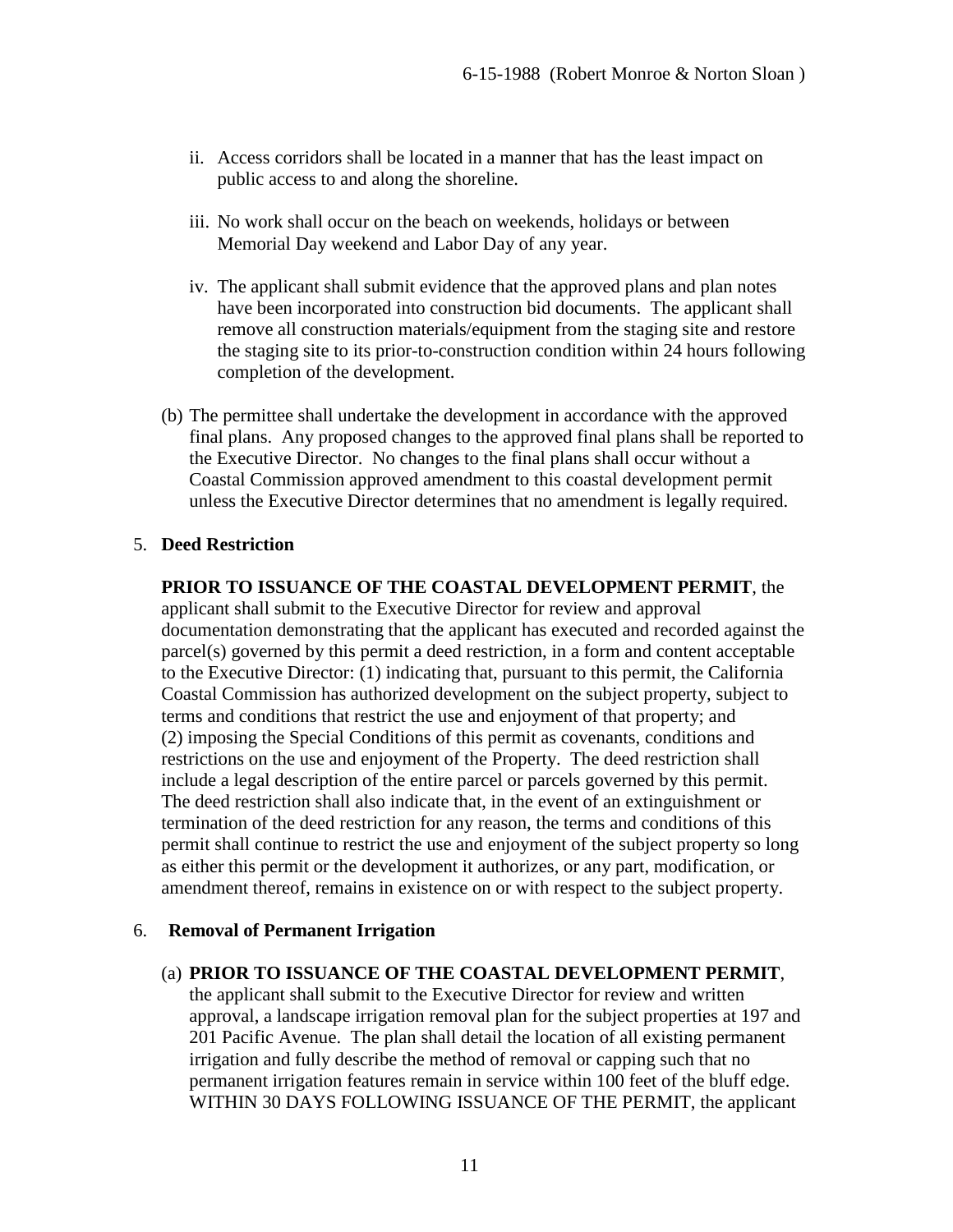shall remove or cap all permanent irrigation features from each of the upper blufftop lots, consistent with the approved plans.

(b) The permittee shall undertake the development in accordance with the approved plan. Any proposed changes to the approved plan shall be reported to the Executive Director. No changes to the plan shall occur without a Coastal Commission approved amendment to this coastal development permit unless the Executive Director determines that no amendment is legally required.

### 7. **As-Built Plans**

Within 60 days following completion of the project, the permittee shall submit asbuilt plans of the approved seacave/notch infill. In addition, within 60 days following completion of the project, the permittee shall submit certification by a registered civil engineer, acceptable to the Executive Director, verifying the seacave/notch infill has been constructed in conformance with the approved plans for the project.

### 8. **Future Maintenance/Debris Removal.**

The permittee shall remove all debris deposited on the beach or in the water as a result of construction of the seacave/notch infill. The permittee shall also remove all debris deposited on the beach or in the water as a result of failure or damage of the shoreline protective device in the future. In addition, the permittee shall maintain the permitted seacave/notch infill in its approved state except to the extent necessary to comply with the requirements set forth below. Maintenance of the seacave/notch infills shall include, at a minimum, maintaining its color, texture and integrity. Any change in the design of the project or future additions/reinforcement of the seacave/notch infill beyond minor re-grouting or other exempt maintenance as allowed by Section 13252, Title 14, of the California Code of Regulations, will require a coastal development permit or amendment. However, in all cases, if, after inspection, it is apparent that repair and maintenance is necessary, the permittee shall contact the Commission's San Diego office to determine whether a permit or amendment is necessary, and shall subsequently apply for a coastal development permit or amendment for the required maintenance. If at any time after project completion, any portion of the proposed seacave/notch infill is found to extend seaward of the face of the natural bluff by more than six inches in any location, the permittee shall obtain and implement a coastal development permit or amendment to remove or remedy the excess infill such that no portion of the infill remains seaward of the drip line between the adjacent natural bluff on either end of the infill.

### 9. **Assumption of Risk**

By acceptance of this permit, the applicant acknowledges and agrees (1) that the site may be subject to extraordinary hazards from bluff collapse and erosion; (2) to assume the risks to the applicant and the property that is the subject of this permit of injury and damage from such hazards in connection with this permitted development; (3) to unconditionally waive any claim of damage or liability against the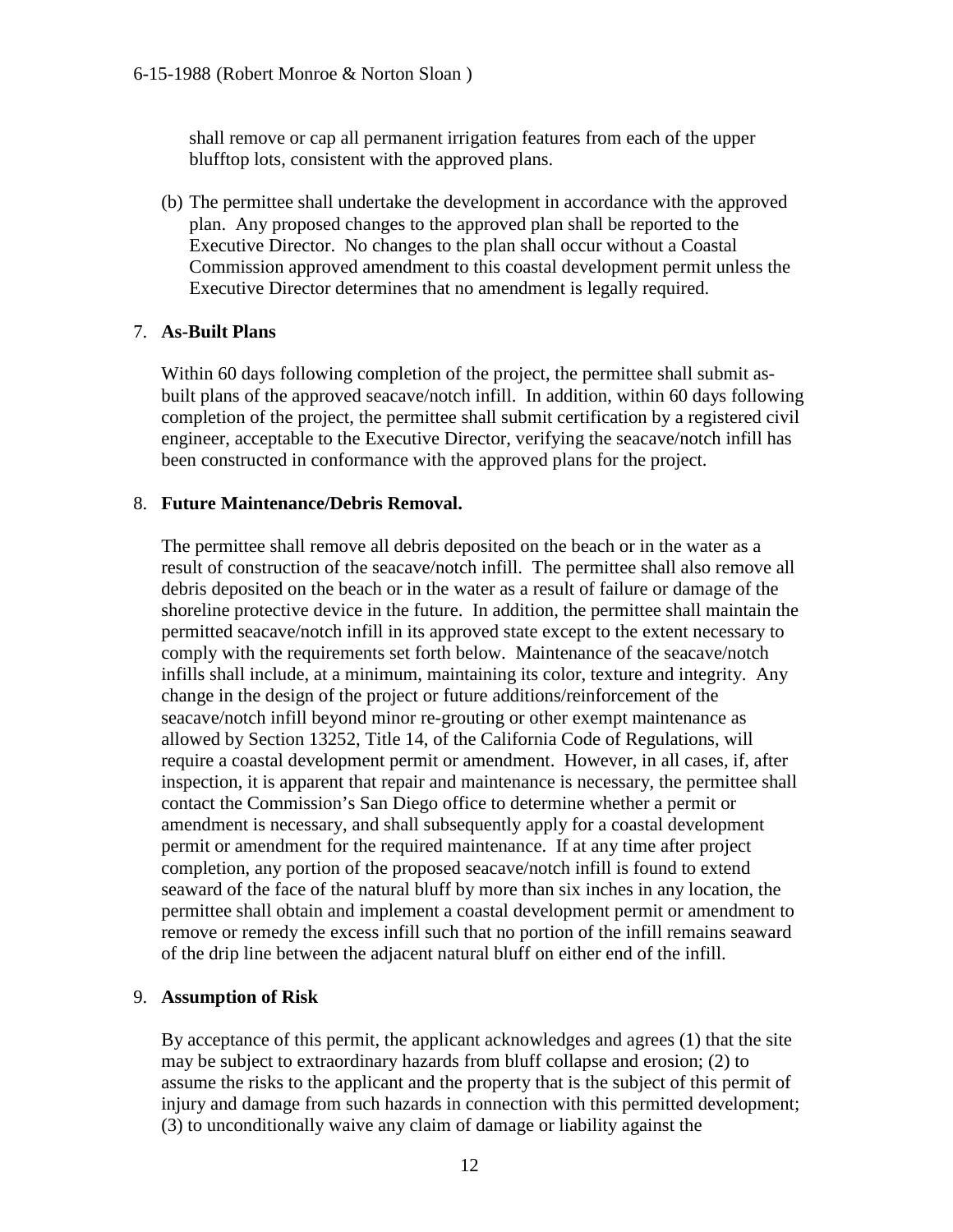Commission, its officers, agents, and employees for injury or damage from such hazards; and (4) to indemnify and hold harmless the Commission, its officers, agents, and employees with respect to the Commission's approval of the project against any and all liability, claims, demands, damages, costs (including costs and fees incurred in defense of such claims), expenses, and amounts paid in settlement arising from any injury or damage due to such hazards.

### 10. **Public Rights**

The Coastal Commission's approval of this permit shall not constitute a waiver of any public rights that exist or may exist on the property. The permittee shall not use this permit as evidence of a waiver of any public rights that exist or may exist on the property.

### 11. **Reliance on Permitted Armoring**

No future development, (which is not otherwise exempt from coastal development permit requirements), or redevelopment of the existing principal structures on the bluff top properties governed by this permit, shall rely on the permitted bluff retention devices (existing and proposed seacave/notch infills) to establish geologic stability or protection from hazards. Such future development and redevelopment on the site shall be sited and designed to be safe without reliance on shoreline armoring. As used in these conditions, "redeveloped" or "redevelopment" is as included in the Solana Beach LUP as certified by the Commission in August 2014 in the policy defining Bluff Top Redevelopment, which is hereby incorporated by reference.

### <span id="page-12-0"></span>**IV. FINDINGS AND DECLARATIONS**

### <span id="page-12-1"></span>**A. PROJECT DESCRIPTION**

The proposed project is filling in a 90 ft. long, 7 to 17 ft. high, 2 to 11 ft. deep, 1,350 sq. ft. notch in the coastal bluff located at the beach level, within the face of an approximately 88-ft. high coastal bluff, with an erodible concrete mix. The subject project will be placed on an approximately 20 foot long stretch of natural bluff, as well as in front of portions of old seacave fills previously approved by the Commission along this stretch of bluff [\(Exhibit #3\)](https://documents.coastal.ca.gov/reports/2017/11/Th17a/Th17a-11-2017-exhibits.pdf).

The erodible concrete would be colored and sculpted to match the appearance of the natural bluff, and will be designed to erode at approximately the same rate as the adjacent natural bluffs. The notch infill will be keyed into formational bedrock and is proposed to extend from the rear of the notch seaward up to the drip line of the bluff face.

The notch is located below two existing single family homes located at 197 and 201 Pacific Avenue in the City of Solana Beach [\(Exhibit #2\)](https://documents.coastal.ca.gov/reports/2017/11/Th17a/Th17a-11-2017-exhibits.pdf). The Commission approved construction of the two-story, 2,128 sq. ft. single family residence with an attached two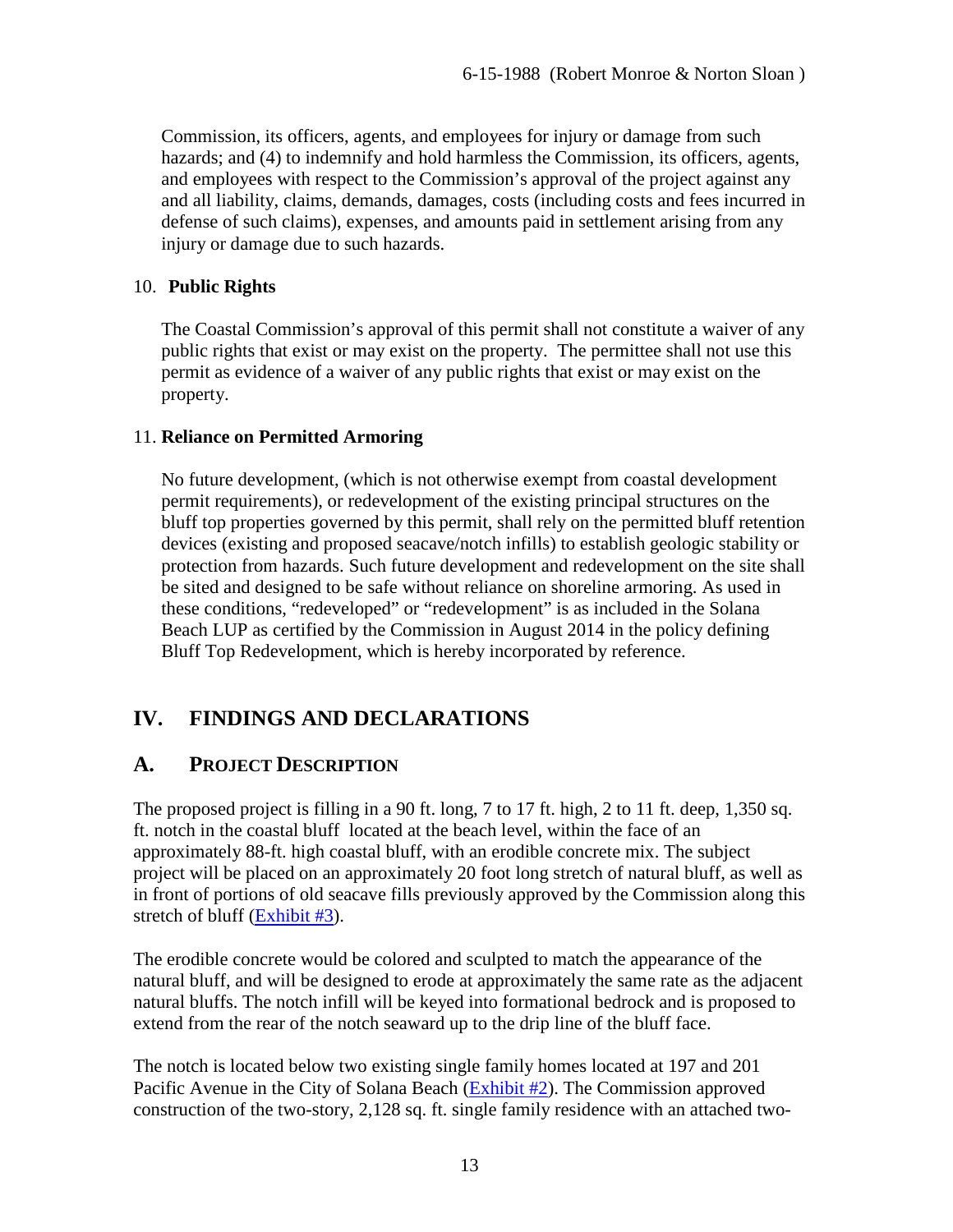car garage at 197 Pacific Avenue in January 1984 (CDP 6-83-690/Monroe). The closest portion of this home is located approximately 30 feet from the bluff edge.

The home at 201 Pacific Avenue was originally built in 1935. In February 1982, the Commission approved redevelopment of this home, consisting of expansion and remodeling of the existing 1,200 sq. ft. single-story home to a 3,051 sq. ft. two-story home (CDP 6-81-306). In June 1994, the Commission approved construction of a 225 sq.ft. second story addition to the home. The closest portions of the home is 15 feet from the bluff edge. The bluff face fronting both of the two subject properties is publicly owned.

The Commission has a certified Land Use Plan; however, the City of Solana Beach does not yet have a certified Implementation Plan. Therefore, the Chapter 3 policies of the Coastal Act are the standard of review, with the City's LUP used as guidance.

### **Site History:**

The Commission has approved multiple permits for infilling on seacave and notches at the subject site in the past:

- In November 1984, the Commission approved filling a seacave on the bluff below 201 Pacific Avenue (Ref: CDP #6-84-550).
- In October 1999, the Commission approved filling an approximately 400-ft. long stretch of seacaves/undercut area at the base of the bluff below 201 Pacific Avenue and below six additional homes located adjacent to the north (Ref: CDP #6-99-103/Redd et al.). The approved concrete infill was a maximum of 11 ft. high, a maximum of 17 ft. deep, with an average height of approximately 7 ft. The seven property owners paid a total sand supply mitigation fee of \$91,806.
- In October 2000, the Commission approved fill of a 50-ft. long, 40 ft. deep, 17 ft. high seacave below 197 Pacific Avenue and 141 Pacific Avenue (CDP #6-00- 066/Monroe & Pierce). In its action, the Commission approved infill of the proposed seacave, but denied the applicants' proposal to infill a 50 ft. long, 11 to 17 ft. deep, 5 ½ to 11 ft. in depth notch in the bluff and required that the notch fill be deleted from the project. The seacave was located primarily in front of 141 Pacific Avenue, while the notch was located primarily in front of 197 Pacific Avenue. The proposal to infill the notch was denied based on the review of the Commission's staff engineer and geologist, who concluded that the collapse of the notch overhang would not endanger the residences at the top of the bluff. In addition, the Commission accepted the applicants' proposal to pay \$21,153 to mitigate impacts to sand supply resulting from the seacave infill.
- In 2002, the Commission denied a request to infill a 50 ft. long, 11 to 17 ft. high, 6 to 17 ft. in depth notch below 197 and 201 Pacific Avenue (Ref CDP #6-01- 139). The application was denied because proposed infill was a preemptive protection measure and was not required to protect the existing structures at the top of the bluff and because the applicant and the City had not reviewed the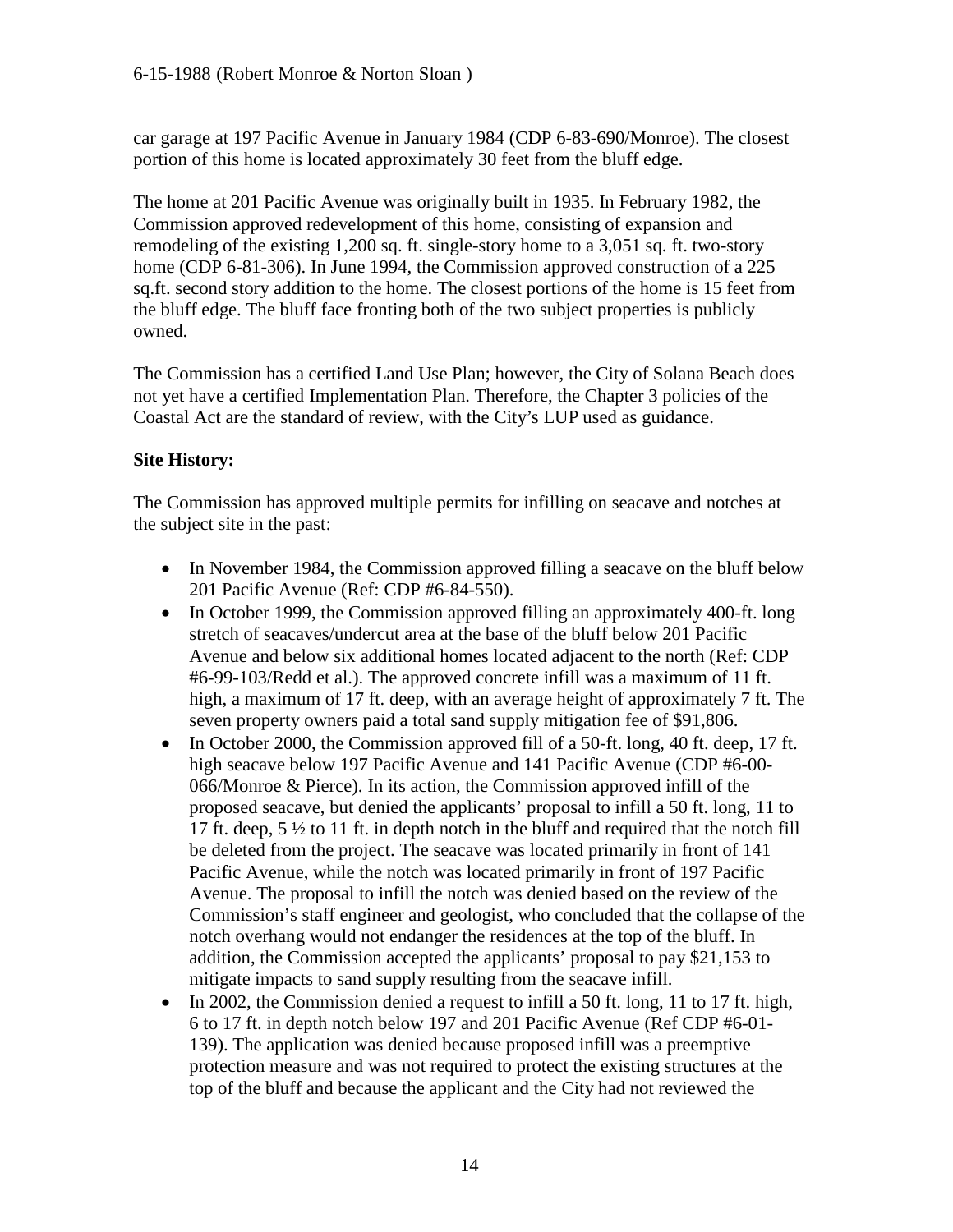proposal in the context of a comprehensive plan addressing shoreline erosion problems facing the City's shoreline.

• In 2005, the Commission approved a permit to perform maintenance on the existing infill below 201 through 231 Pacific Avenue, which was originally approved pursuant to CDP #6-99-103/Redd et al (Ref: CDP #6-05-091/O'Neal et al). Approved maintenance consisted of reapplication of sacrificial concrete to repair areas where erosional pockets had formed and filling an existing seacave at the southern end of the notch fill that was approximately four ft. above sand level and 20 ft. deep with erodible concrete. The project was approved to restore the notch fill to it previously approved, as-built condition.

### **Surrounding Shoreline Protection**

The blufftop home at 205 Pacific Avenue, located directly to the north of subject properties, is protected by an existing seacave infill (Ref: CDPs 6-99-103/Redd et al., 6- 05-091/O'Neal). The five homes to the north of 205 Pacific Avenue are protected by a 256.3 ft.-long, 35 ft. high seawall (Ref: 6-09-033/O'Neal et al).

The blufftop homes at 139 and 141 Pacific Avenue, located directly to the south of the subject properties, are partially protected by existing seacave infills (Ref: CDP 6-00- 066/Monroe & Pierce). Fletcher Cove, the City's primary beach access and park, is located to the south of these homes and does not currently have any shoreline armoring.

### <span id="page-14-0"></span>**B. GEOLOGIC STABILITY**

As described above, the standard of review is Chapter 3 of the Coastal Act, with the City's LUP providing non-binding guidance. As such, applicable Coastal Act policies are cited in this report, as well as relevant LUP policies.

Section 30235 of the Coastal Act states, in part:

*Revetments, breakwaters, groins, harbor channels, seawalls, cliff retaining walls, and other such construction that alters natural shoreline processes shall be permitted when required to serve coastal-dependent uses or to protect existing structures or public beaches in danger from erosion, and when designed to eliminate or mitigate adverse impacts on local shoreline sand supply...* 

Section 30253 of the Act states, in part:

*New development shall do all of the following:* 

- *(a) Minimize risks to life and property in areas of high geologic, flood, and fire hazard.*
- *(b) Assure stability and structural integrity, and neither create nor contribute significantly to erosion, geologic instability, or destruction of the site or*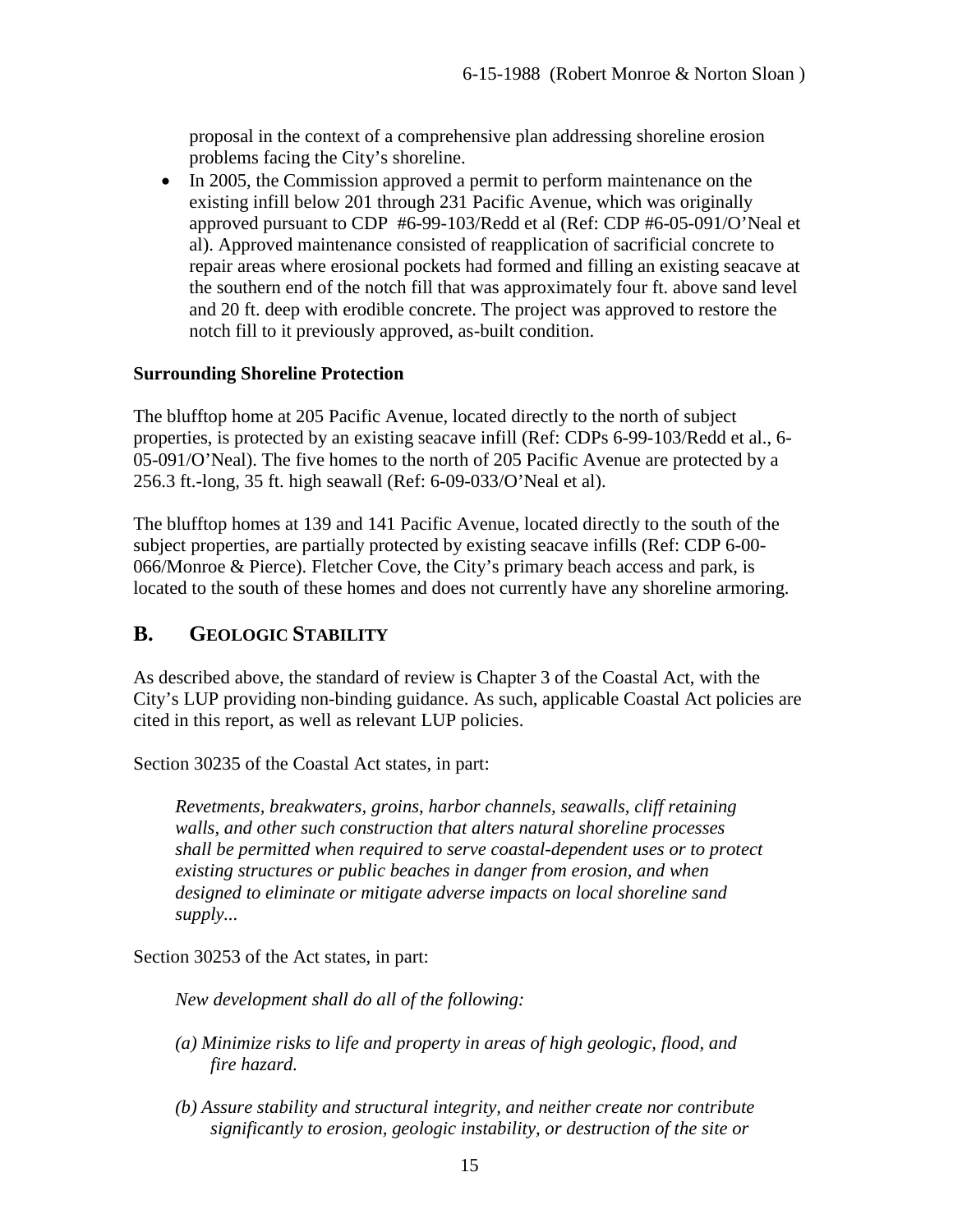*surrounding area or in any way require the construction of protective devices that would substantially alter natural landforms along bluffs and cliffs...*

In addition, the following certified City of Solana Beach Land Use Plan (LUP) language provides additional guidance regarding geologic hazards and shoreline protection:

Page 13 of the Hazards and Shoreline/Bluff Development chapter states the following, in part:

• *Infill/Bluff Stabilization – Seacave/Notch Infill (See Appendix B Figure 1A) – This first solution is designed to address sea caves and undercut portions of the lower dense sandstone bluff where the clean sand lens is not yet exposed. If left uncorrected, the sea cave/undercut will eventually lead to block failures of the lower sandstone, exposure of the clean sand lens and landward bluff retreat. This failure exposes the clean sand lens of the upper bluff terrace deposits triggering rapid erosion and landward retreat of the upper bluff, which eventually endangers the structures at the top of the bluff. If treated at this stage, the Bluff Retention Device will minimize the need for a future higher seawall and future upper bluff repair. This alternative is not designed as a structural wall, is not reinforced, does not include tiebacks, and uses only erodible concrete which shall erode at the same erosion rate as the surrounding natural bluff material. The infill is required to maintain a textured and colored face mimicking the existing bluff material. Erodible concrete seacave/notch infills are designed to erode with the natural bluff and, when maintained to do so, are not subject to the sand supply mitigation, public access and recreation mitigation, encroachment/removal agreement, or authorization timeline policies of the LUP.* 

The LUP defines Bluff Retention Devices as follows:

*Bluff Retention Devices means a structure or other device, including seacave/notch infills, dripline infill, coastal structures, upper bluff systems, and temporary emergency devices, designed to retain the bluff and protect a bluff home or other principal structure, or coastal dependent use from the effects of wave action erosion and other natural forces.* 

The LUP defines Bluff Top Redevelopment as follows:

*Bluff Top Redevelopment: Shall apply to proposed development located between the sea and the first public road paralleling the sea (or lagoon) that consists of alterations including (1) additions to an existing structure, (2) exterior and/or interior renovations, (3) and/or demolition of an existing bluff home or other principal structure, or portions thereof, which results in:*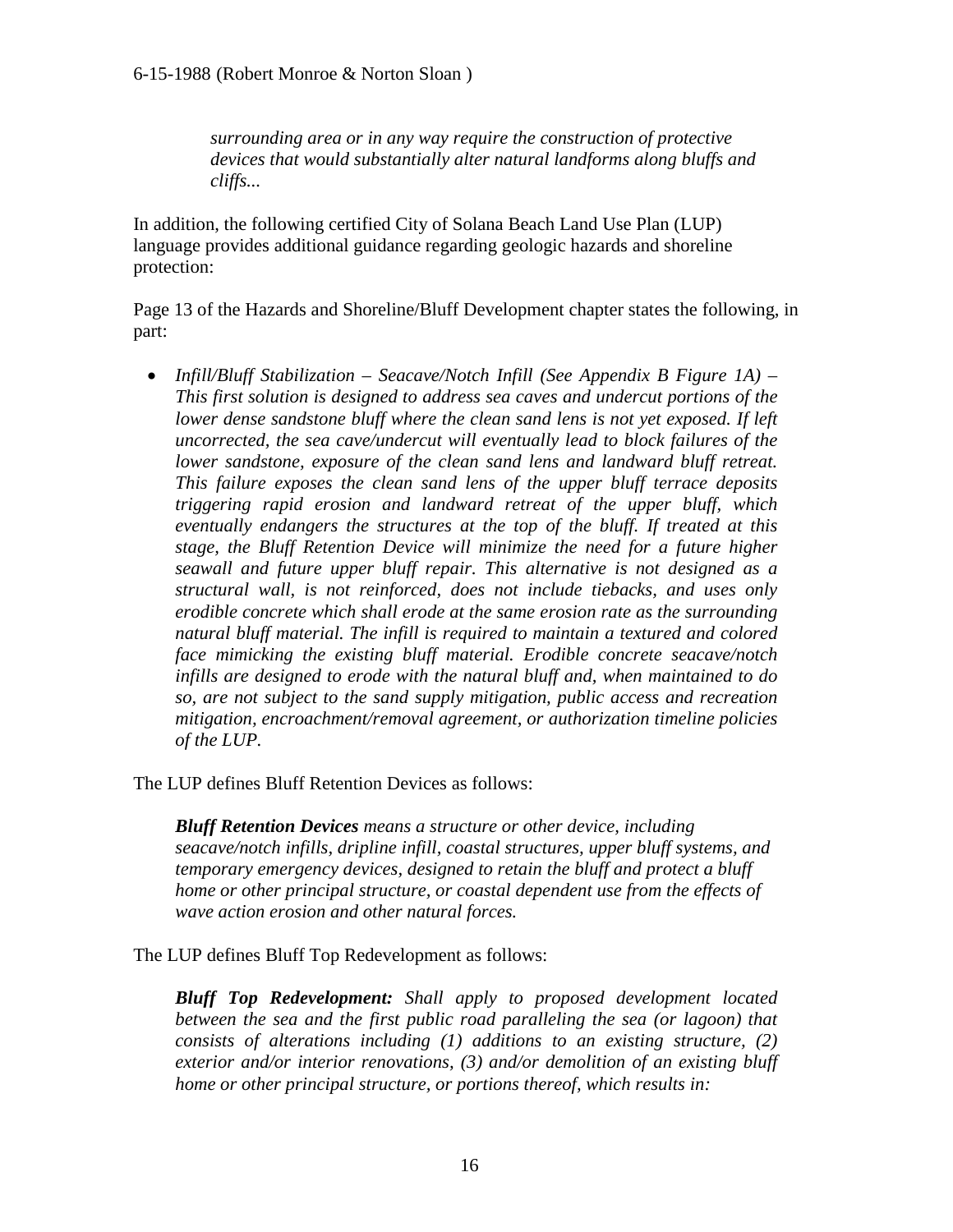*(a) Alteration of 50% or more of major structural components including exterior walls, floor and roof structure, and foundation, or a 50% increase in floor area. Alterations are not additive between individual major structural components; however, changes to individual major structural components are cumulative over time from the date of certification of the LUP.*

*(b) Demolition, renovation or replacement of less than 50% of a major structural component where the proposed alteration would result in cumulative alterations exceeding 50% or more of a major structural component, taking into consideration previous alterations approved on or after the date of certification of the LUP; or an alteration that constitutes less than 50% increase in floor area where the proposed alteration would result in a cumulative addition of greater than 50% of the floor area, taking into consideration previous additions approved on or after the date of certification of the LUP.* 

Policies 4.26, 4.27, and 4.28 of the Hazards and Shoreline/Bluff Development chapter state the following in regards to bluff top irrigation, landscaping, and site drainage:

*Policy 4.26: With respect to bluff properties only, the City will require the removal or capping of any permanent irrigation system within 100 feet of the bluff edge in connection with issuance of discretionary permits for new development, redevelopment, or shoreline protection, or bluff erosion, unless the bluff property owner demonstrates to the satisfaction of the Public Works Director, or the CCC if the project is appealed, that such irrigation has no material impact on bluff erosion (e.g., watering hanging plants over hardscape which drains to the street).*

*Policy 4.27: Require all bluff property landscaping for new development to consist of native, non-invasive, drought-tolerant, fire-resistant, and salt-tolerant species.*

*Policy 4.28: All storm water drain systems that currently drain or previously drained towards the west over the bluff shall be capped. These systems should be redesigned to drain directly, or through a sump system, and then pumped to the street in compliance with SWP* [State Water Project] *2007-0001 and consistent with SUSMP* [Standard Urban Stormwater Mitigation Plan] *requirements. This policy shall be implemented as a condition of approval for all discretionary permits issued for bluff properties or within 5 years of adoption of the LCP, whichever is sooner.* 

Policies 4.18 and 4.48 of the Hazards and Shoreline/Bluff Development chapter state the following in regards to the required analysis for a new seacave/notch infill and the expansion and/or alteration of an existing seacave/notch infill:

*Policy 4.18: A legally permitted bluff retention device shall not be factored into setback calculations. Expansion and/or alteration of a legally permitted bluff retention device shall include a reassessment of the need for the shoreline*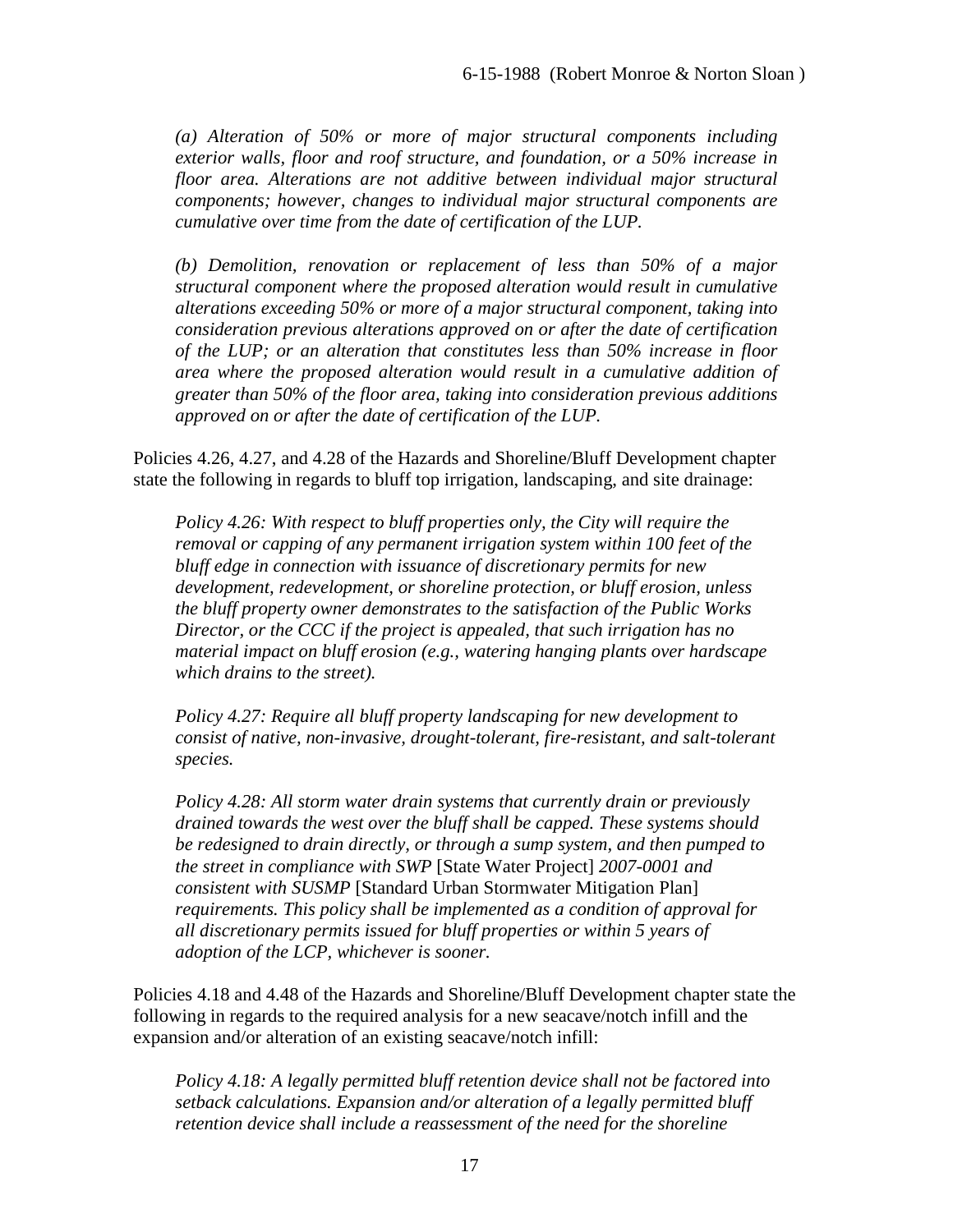*protective device and any modifications warranted to the protective device to eliminate or reduce any adverse impacts it has on coastal resources or public access, including but not limited to, a condition for a reassessment and reauthorization of the modified device pursuant to Policy 4.53.* 

*Policy 4.48: A Seacave/Notch Infill shall be approved only if all the findings set forth below can be made and the stated criteria satisfied.* 

- A. *Based upon the advice and recommendation of a licensed Geotechnical or Civil Engineer, the City makes the findings set forth below:* 
	- *1. The Seacave/Notch Infill is more likely than not to delay the need for a*  larger coastal structure or upper bluff retention structure, that would, in *the foreseeable future, be necessary to protect an existing principal structure, City facility, and/or City infrastructure, from danger of erosion. Taking into consideration any applicable conditions of previous permit approvals for development at the site, a determination must be made based on a detailed alternatives analysis that none of the following alternatives to the coastal structure are currently feasible, including:* 
		- *Controls of surface water and site drainage;*
		- *A smaller coastal structure; or*
		- *Other non-beach and bluff face stabilizing measures, taking into account impacts on the near and long term integrity and appearance of the natural bluff face, and contiguous bluff properties.*
	- *2. The bluff property owner did not create the necessity for the Seacave/Notch Infill by unreasonably failing to implement generally accepted erosion and drainage control measures, such as reasonable management of surface drainage, plantings and irrigation, or by otherwise unreasonably acting or failing to act with respect to the bluff property. In determining whether or not the bluff property owner's actions were "reasonable," the City shall take into account whether or not the bluff property owner acted intentionally, with or without knowledge, and shall consider all other relevant credible scientific evidence as well as relevant facts and circumstances.*
	- *3. The location, size, design and operational characteristics of the proposed seacave/notch infill will not create a significant adverse effect on adjacent public or private property, natural resources, or public use of, or access to, the beach, beyond the environmental impact typically associated with a similar bluff retention device and the seacave/notch infill is the minimum size necessary to protect the principal structure, and has been designed to minimize all environmental impacts, and provides mitigation for all coastal and environmental impacts as provided for in this LCP.*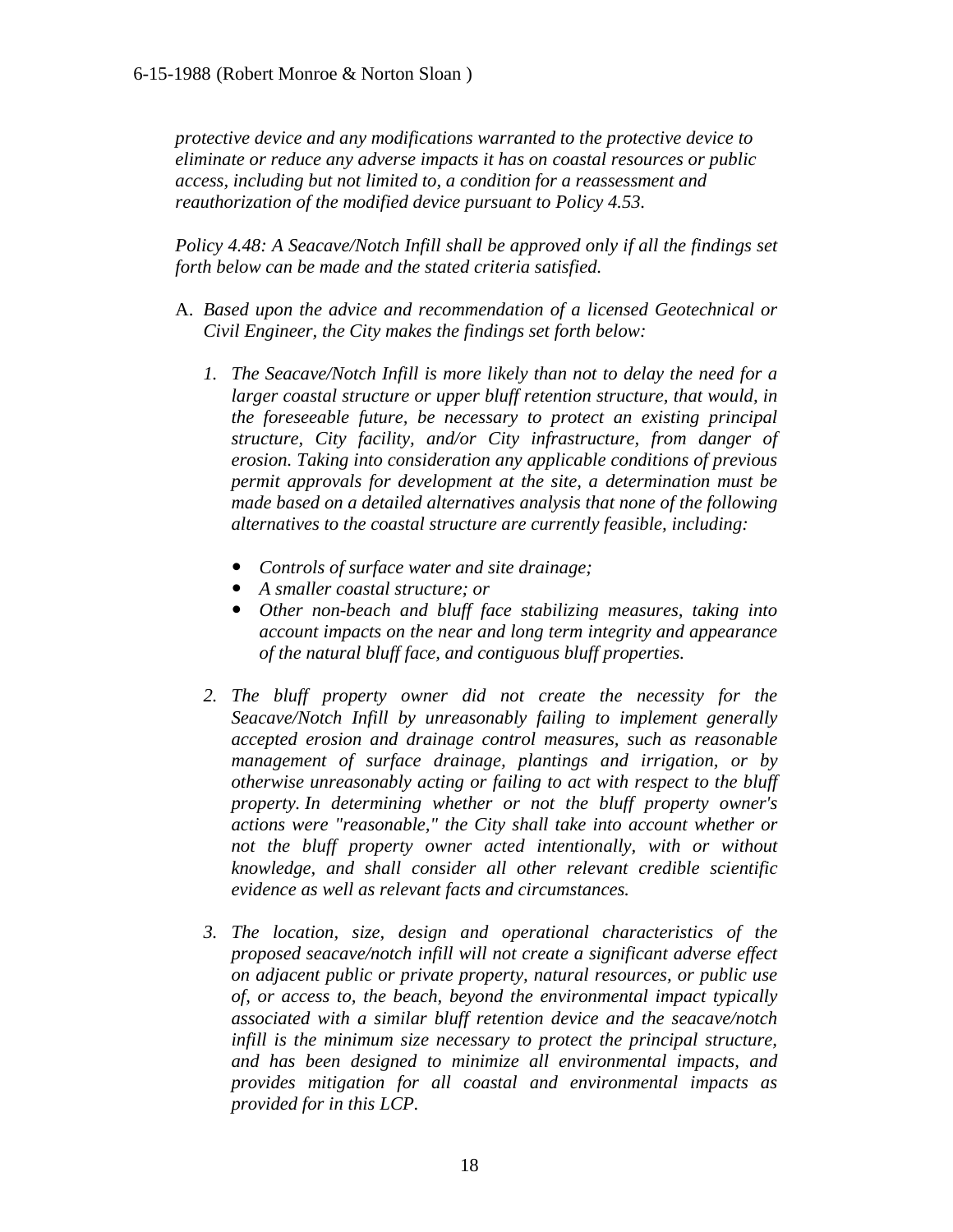- B. *The Seacave/Notch Infill shall be designed and constructed:* 
	- *1. To avoid migration of the Seacave/Notch Infill onto the beach;*
	- *2. To be re-contoured to the face of the bluff, as needed, on a routine basis, through a CDP or exemption, to ensure the seacave/notch infill conforms to the face of the adjoining natural bluff over time, and continues to meet all relevant aesthetic, and structural criteria established by the City;*
	- *3. To serve its primary purpose which is to delay the need for a larger coastal structure, and designed to be removable, to the extent feasible, provided all other requirements under the LCP are satisfied; and,*
	- *4. To satisfy all other relevant LCP and City Design Standards, set forth for Bluff Retention Devices.*

The bluffs in Solana Beach are typically approximately 80 feet high, (the bluff at the subject site is approximately 88 ft. high), and include a "clean sands" lens located between the Torrey Sandstone and Marine Terrace Deposits (at approximately elevation 25-35 ft.). The clean sand layer has been described as a very loose sandy material with a limited amount of capillary tension and a very minor amount of cohesion, both of which cause the sandy material to dissipate easily, making this clean sand layer, once exposed, susceptible to wind-blown erosion and continued sloughing as the sand dries out and loses the capillary tension that initially held the materials together.

When ongoing wave action, often exacerbated by a lack of beach sand, results in bluff retreat and erosion, the presence of the clean sands creates a process where the clean sands rapidly undermine the upper sloping terrace deposits, causing the upper bluff to collapse, thereby exposing more clean sands to wind erosion, which then results in more upper bluff collapses. This cycle can occur so quickly (over months or days, rather than years) that the upper bluff never achieves a stable angle of repose.

The process of undercutting and notching of the bluffs seen along the Solana Beach shoreline represents the natural process of bluff retreat and erosion in this portion of North San Diego County. The process has clearly accelerated in Solana Beach over the last two decades, as the amount of sand on the beaches has decreased and the bluffs are subject to more frequent wave action. Because all of the bluff top lots in Solana Beach (aside from one vacant lot at 523 Pacific Avenue) are currently developed with single and multi-family structures, there is very little opportunity for the bluffs to retreat without adversely affecting the safety and stability of blufftop principal structures. Thus, some amount of shoreline protection along much of Solana Beach may be unavoidable. However, the cycle of large collapses and retreat can be slowed through the construction of erodible concrete seacave/notch infills.

The formation of the notch overhangs along this portion of the Solana Beach shoreline are generally attributed to increasing amounts of wave action. The lower bluff along this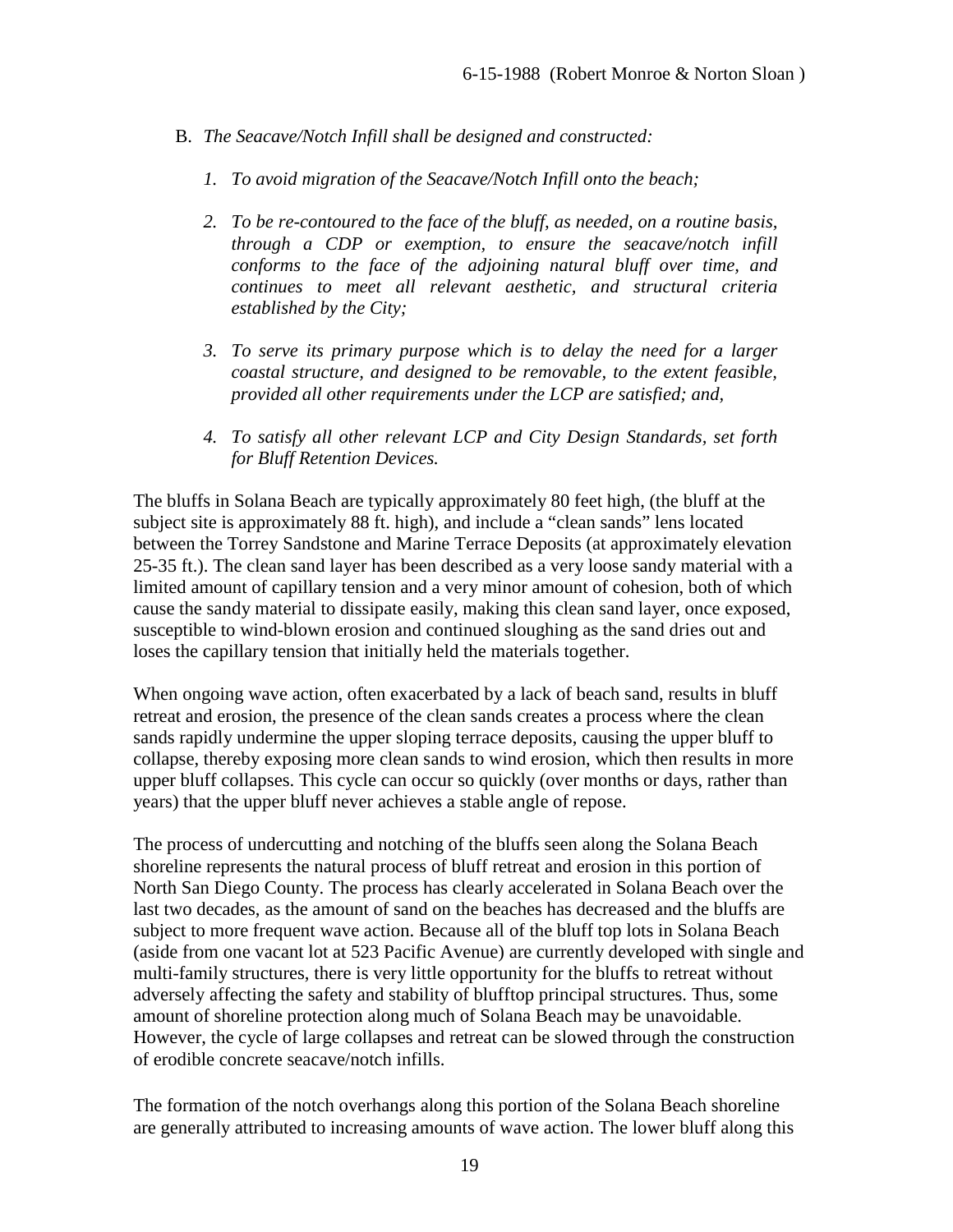section of shoreline consists of Torrey Sandstone, which is one of the least resistant bedrock formations along the North County coast. As waves impact the Torrey Sandstone, notches are formed creating an overhanging layer of Torrey Sandstone. As the overhang loses support from beneath, its weight along with any structural weakness in the Torrey Sandstone formation eventually leads to a block-like failure. These existing overhangs will eventually collapse, exposing the clean sands and undermining the upper bluff and triggering progressive upper-bluff failures.

The seacave infill monitoring report for the subject site, dated June 29, 2016, makes the following observation of the existing seacave infills at the subject site:

*"…Our assessment of the infills indicates that they are structurally sound and performing well at the present time. The surface textures and colors of the wall face are essentially similar to the adjacent sandstone and blend in well with the surrounding landforms…"* 

The applicants' geotechnical report, titled Coastal Bluff Evaluation and Basis of Design Report and dated July 22, 2016, makes the following observation and recommendations for the subject site:

*"…These two properties temporarily benefit from an unexposed clean sand layer. However, future lower bluff failures will expose those clean sands, resulting in immediate upper bluff instability and progressive slope failures…"*

*"…The bluff notches below 197 and 201 Pacific Avenue should be filled. Without taking appropriate preventative measures, the notch overhang will collapse, triggering a series of upper-bluff failures. Such failures would place both bluff-top residents and the beach-going public at significant risk. Furthermore, progressive coastal bluff failures will eventually result in the need for more extensive and costly bluff stabilization, such as a seawall, to stabilize the coastal bluffs…"*

| Lot No. | <b>Existing Factor</b><br>of Safety | <b>Factor of Safety</b><br>@ Westerly Edge<br>of Residence | <b>Existing Seismic</b><br>Factor of Safety |
|---------|-------------------------------------|------------------------------------------------------------|---------------------------------------------|
| 197     |                                     | 24                                                         | 0.88                                        |
| 201     | -01                                 | 0 <sup>3</sup>                                             |                                             |

[Chart from geotechnical report]

*"…even with the alarmingly low factors of safety, we do know that the upper sloping portion of the bluff in this area has been relatively stable for over a century and this provides some justification for limiting the scope of the current project, assuming that the existing overhangs are stabilized and the fragile upper bluff is not undermined. It is for these reasons that a 35-foot seawall is not proposed for these residences…"*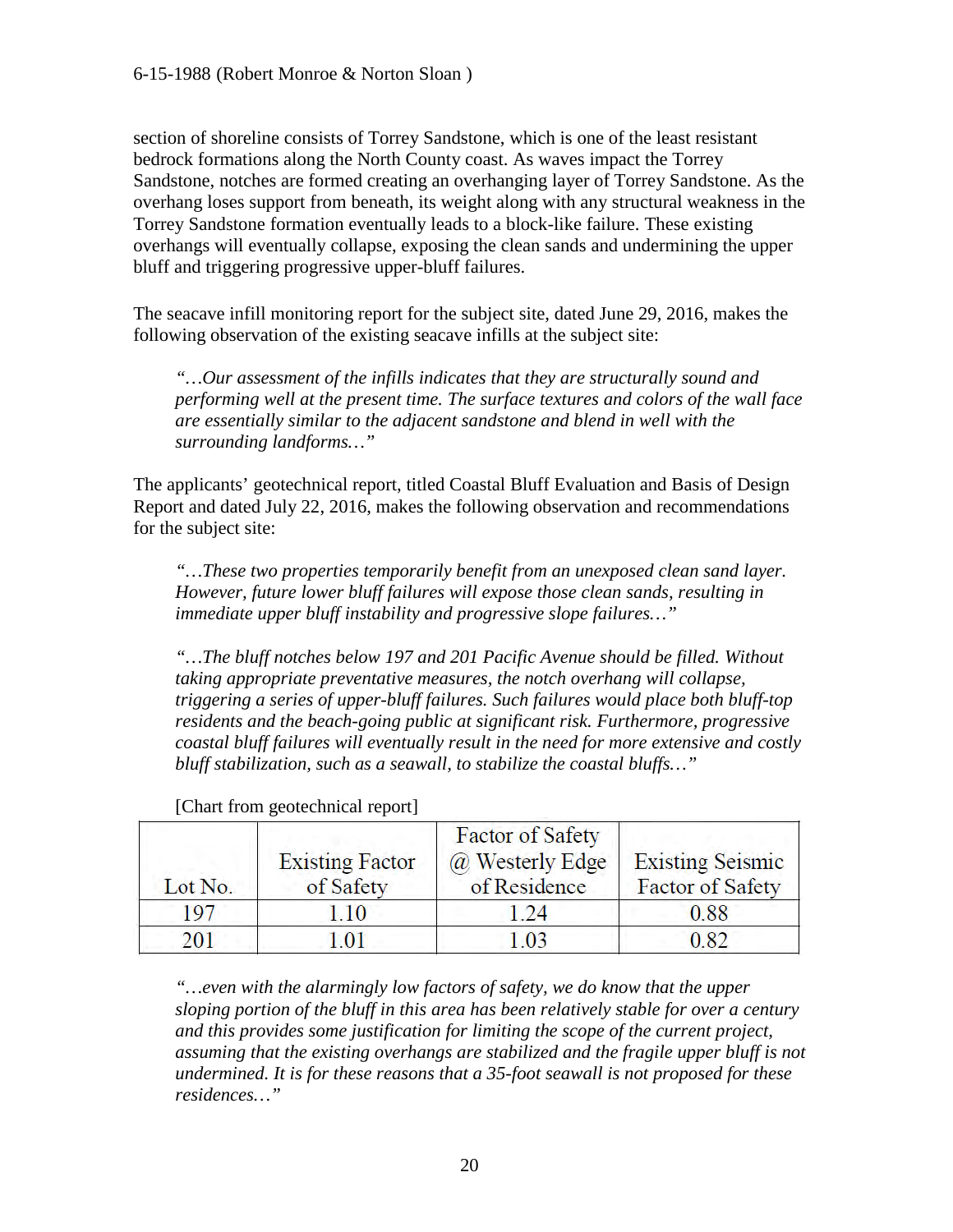The Commission's engineer agrees with the applicant that the bluff-top residences are at not at risk at this time. In reviewing requests for shoreline protection, the Commission must assess the need to protect private residential development against the potential adverse impacts to public resources associated with construction of shoreline protection. Shoreline protection projects do have the potential to impact existing lateral access along the beach. Structures which fix the back of the beach stop the landward migration of the beach profile while the seaward edge continues to erode, thereby reducing the amount of dry sandy beach available to the public.

However, in numerous past actions, the Commission has found that the filling of seacaves or notch overhangs as a preemptive measure has fewer impacts upon coastal resources and public access than the construction of seawalls and upper bluff structures, which are frequently required to protect existing structures after the collapse of seacaves or other bluff features (#6-87-391/Childs; #6-92-82/Victor; #6-96-102/Solana Beach & Tennis Club; #6-97-1646/Lingenfelder; #6-98-25/Stroben; #6-98-29/Bennett; #6-99- 091/Becker; #6-99-103/Coastal Preservation Association; #6-00-066/Pierce & Monroe; and #6-13-0948/Bannasch).

Similarly, Policy 4.48 of the City's LUP allows seacave/notch infill projects to be approved, to prevent catastrophic bluff collapse, even when an existing principal structure is *not* in imminent danger or does not meet the standard for requiring or allowing construction of a seawall, because the adverse impacts associated with these projects are significantly less than those for seawalls and because the infills may prevent catastrophic collapse of the upper bluff. Seacave fills are preferable to seawalls for several reasons. Unlike a wall located seaward of the natural bluff, seacave infills are placed within the bluff and do not result in immediate encroachment on usable public beach area. Seacave infills in Solana Beach are typically lower in height than a seawall, which has to cover the clean sands lens located approximately 30 feet above the beach. And while the construction of seacave/notch infills helps to prevent catastrophic bluff failure, they still allow the bluffs to maintain a natural and expected retreat landward. The Commission has traditionally required seacave plugs and filled notches to be maintained over time such that portions of the fill material that extend beyond the surrounding natural bluff face must be periodically removed, so that the fill does not permanently fix the back of the beach.

The Commission has approved numerous projects in Solana Beach to fill seacave/notch infills with erodible concrete designed to erode at roughly the same rate as the adjacent natural bluff, thus reducing or eliminating impacts to sand supply and to public access and recreation (a partial sample includes: #6-84-573-A1; #6-97-165-A3; #6-98-009; #6- 99-91; #6-99-095; #6-00-036; #6-02-085; #6-13-0948). There has not been a comprehensive study done to evaluate the effectiveness of each of these projects, but individual monitoring reports are required to be submitted to the Commission, and the seacave and notch fills do appear to have limited catastrophic bluff failures and delayed the need for seawalls. Impacts of the infill have been limited through conditions that require if any portion of the infills are found to extend seaward of the drip line of the natural bluff by more than six inches in any location, maintenance or a new permit is required to correct the differential.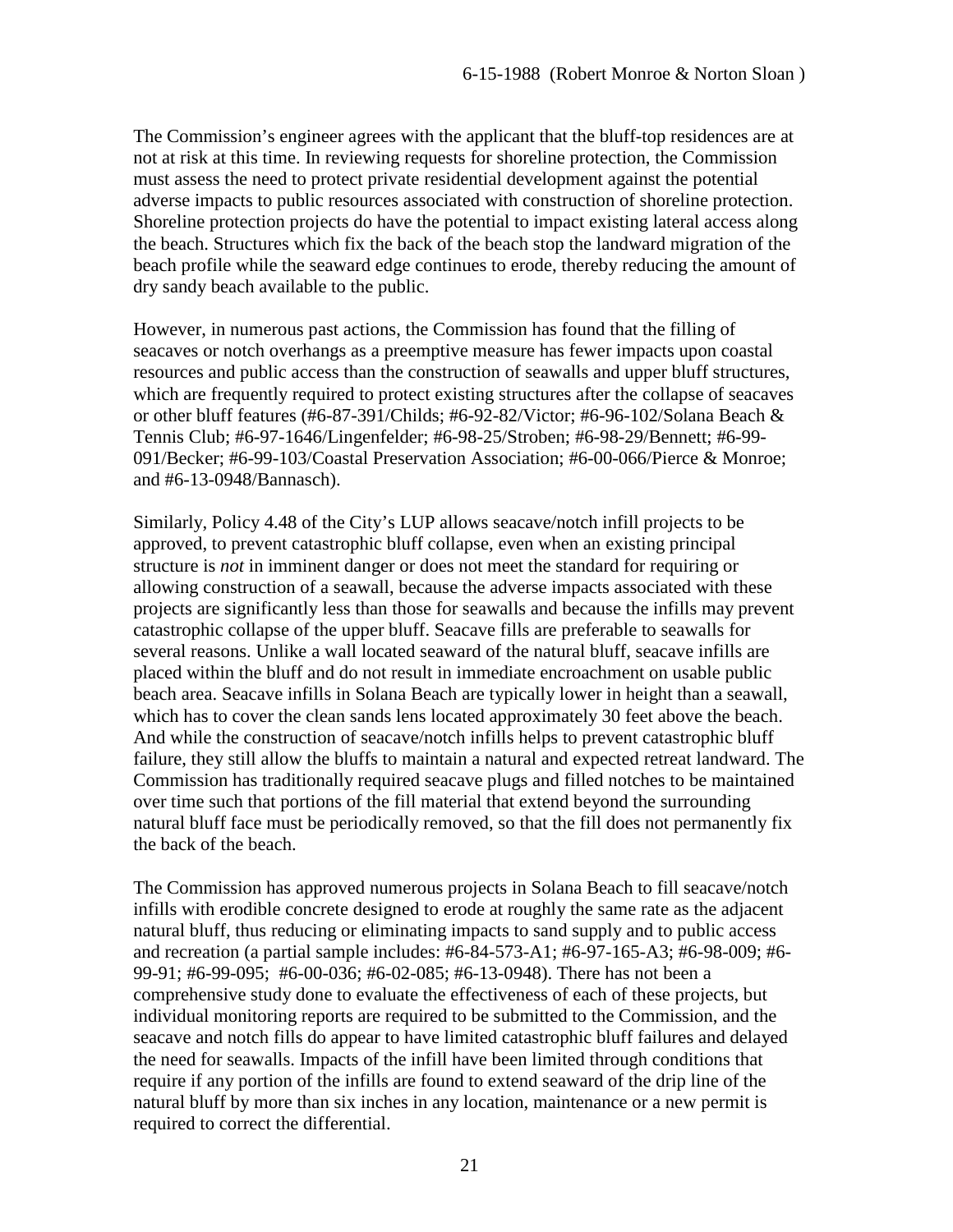As with the previously approved projects, the proposed filling of the subject notch is designed as a preventive measure to stop or reduce the potential for collapses of the overhanging area and to stabilize the bluff in an area where there is evidence of the presence of a "clean sands" lens. If erosion at the site is not slowed, the existing blufftop structures are likely to be threatened in the foreseeable future. The proposed project is a relatively minimal type of protection that can be expected to delay the need for a much larger seawall-type of shoreline protection that is far more visually obtrusive, potentially occupies public beach area, and requires more alteration of the natural landform.

It is important to note that as described above, construction of the existing residence at 197 Pacific Avenue, the structure above the southern half of the proposed notch fill, was approved by the Commission in 1994. Thus, this house was not an existing structure at the time the Coastal Act was passed; and therefore, the Commission is not mandated to approve protection for it. The home at 201 Pacific Avenue, however, was originally constructed in 1935. Although substantial modifications have occurred to the structure since that time, the LUP identifies "redevelopment" by evaluating changes to the structure that occur after the date of certification of the LUP (2012). Thus, should this structure become threatened by erosion in the future, it could be considered an existing structure requiring protection as mandated by Section 30235. A failure resulting from collapse of the notch located on the bluff face below both of these two properties would likely result in the need for shoreline protection across the base of both lots to protect an existing structure at 201 Pacific Avenue. Thus, because of the presence of an existing principal structure, filling the notch now may prevent the construction of more substantial shoreline protection later, preventing significantly greater impacts on coastal resources.

The California Coastal Commission Sea Level Rise Policy Guidance, adopted August 12, 2015 also provides direction to consider various adaptation strategies to consider in reviewing requests for shoreline development. The Guidance notes that adaptation strategies should be chosen based on the specific risks and vulnerabilities of a region or project site and the applicable Coastal Act and LCP requirements, with due consideration of local priorities and goals. As described above, the circumstances in Solana Beach—the presence of a clean sands lens and a bluff top that is substantially developed-- present a significant challenge to the goal of avoiding shoreline protective devices. The certified LUP describes a variety of approaches to limit shoreline protection, including potentially allowing lower bluff walls in order to avoid the need for upper bluff protection, and allowing new development to be built in locations that may not be safe for the lifetime of the structure, while the applicants waive the right, if any, to future protection. Allowing preemptive filling of notches and seacaves is one way in which bluff and shoreline protective devices can be limited. Seacave and notch infills allow the City, and the region as a whole, more time to pursue other non-structural methods, such as beach replenishment, to protect the bluffs, or moving the line of bluff top development landward away from the bluff edge in order to delay the need for more substantial shoreline protection.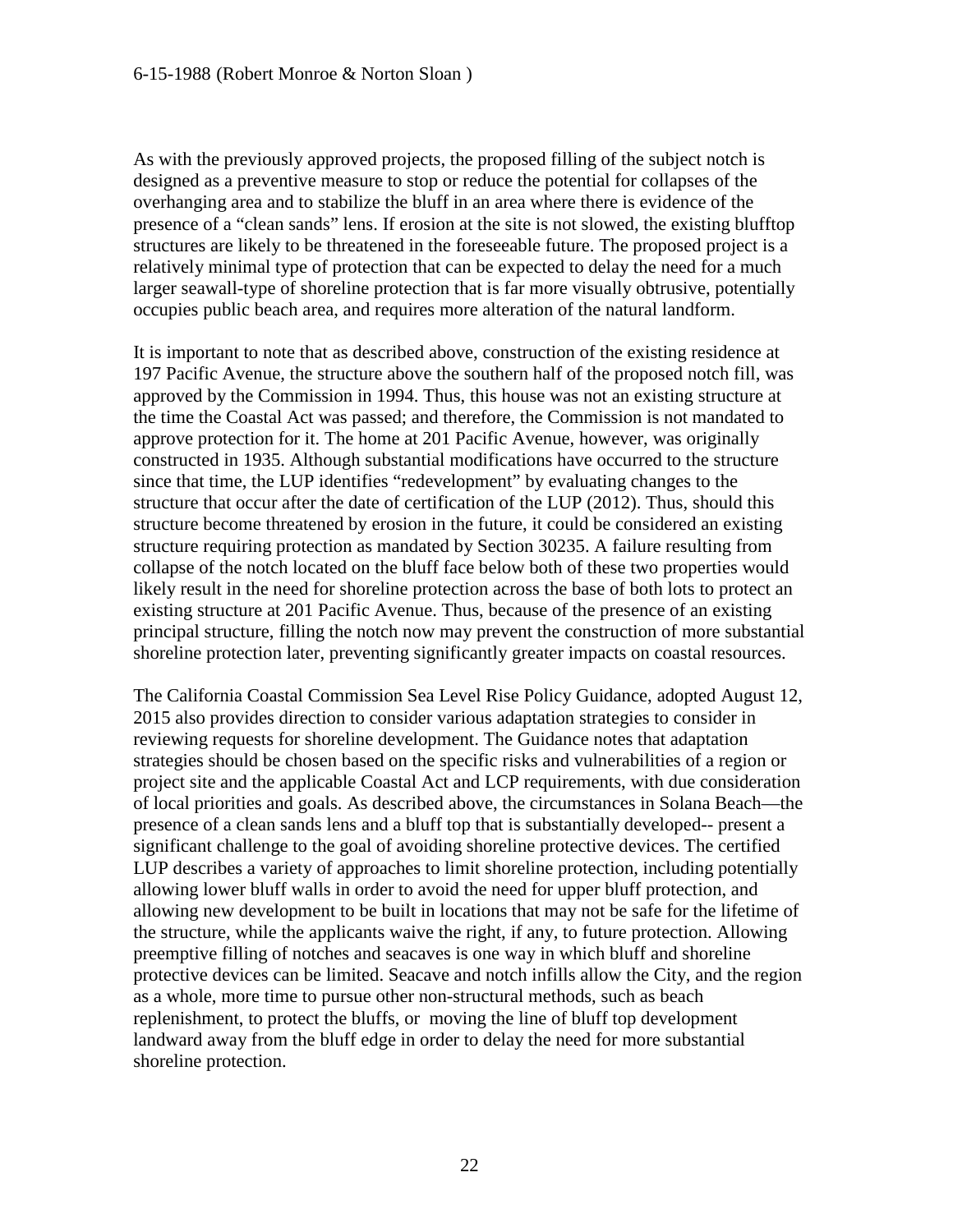#### **Alternatives**

Although both the Coastal Act and the City's certified LCP support the filling of seacaves/notches as a preventative measure, seacave and notch infills do alter the natural coastline. Therefore, it is important to analyze whether there are alternatives to a seacave/notch fill that would delay the need for a seawall with fewer adverse impacts. The City's certified LUP requires that alternatives, such as controls of surface water and site drainage, a smaller coastal structure, and other non-beach and bluff face stabilizing measures, be examined.

As detailed above, groundwater controls, irrigation restrictions, and installation of drought-tolerant plantings is required by the City's certified LUP. The applicant has submitted documentation that the subject site already drains towards the street, so that there is currently very little over-bluff discharge. Monitoring of the upper bluff edge in relation to the residential structures during the past 15 years shows little to no erosion of the upper bluff. The applicant's engineer states that upper bluff runoff is not the cause of erosion and that stricter irrigation/landscaping controls will not mitigate ongoing enlargement of seacaves/notches, and could not serve as an alternative to infilling in this case.

Failures of irrigation lines or excess watering of the blufftop can trigger collapses of bluff-top sediments. Thus, the City's certified LUP recognizes this danger and requires that with the approval of any shoreline protection permit, irrigation located within 100 feet of the bluff edge must be capped or removed. Therefore, Special Condition #6 is imposed to require the applicant to remove or cap all permanent irrigation devices on the subject bluff top property within 100 ft. of the bluff edge to prevent over-watering or accidental breakage of irrigation lines. The certified LUP requires that bluff landscaping for new development consist of native, non-invasive, drought-tolerant, fire-resistant, and salt-tolerant species. The applicant states that the existing landscaping primarily consists of vegetation with low water needs. Any future applications for new development on the subject bluff top property will be conditioned to require only native, non-invasive, drought-tolerant, fire-resistant, and salt-tolerant species pursuant to the certified LUP.

Underpinning of the existing structures could potentially be considered as an alternative to the proposed project; however, this would not stop the seacaves/notches from collapsing and eventually undermining the structures. In addition, when the seacaves/notches and upper bluff eventually collapse, the underpinning system would be exposed to view, which is a less desirable visual condition than the relatively low-scale proposed seacave/notch infill. The eventual exposure of the underpinning in this case would be inconsistent with Coastal Act section 30253 as it would alter the natural landform of the bluff and would essentially create an upper bluff wall. An additional alternative is a smaller coastal structure. As proposed, the applicant will only be using erodible concrete which is the least impactful type of shoreline armoring and has fewer adverse impacts than a seawall or rip rap.

The Commission's engineer has reviewed the project and concurs that the proposed project, as conditioned, is the minimal amount of development needed to address the risk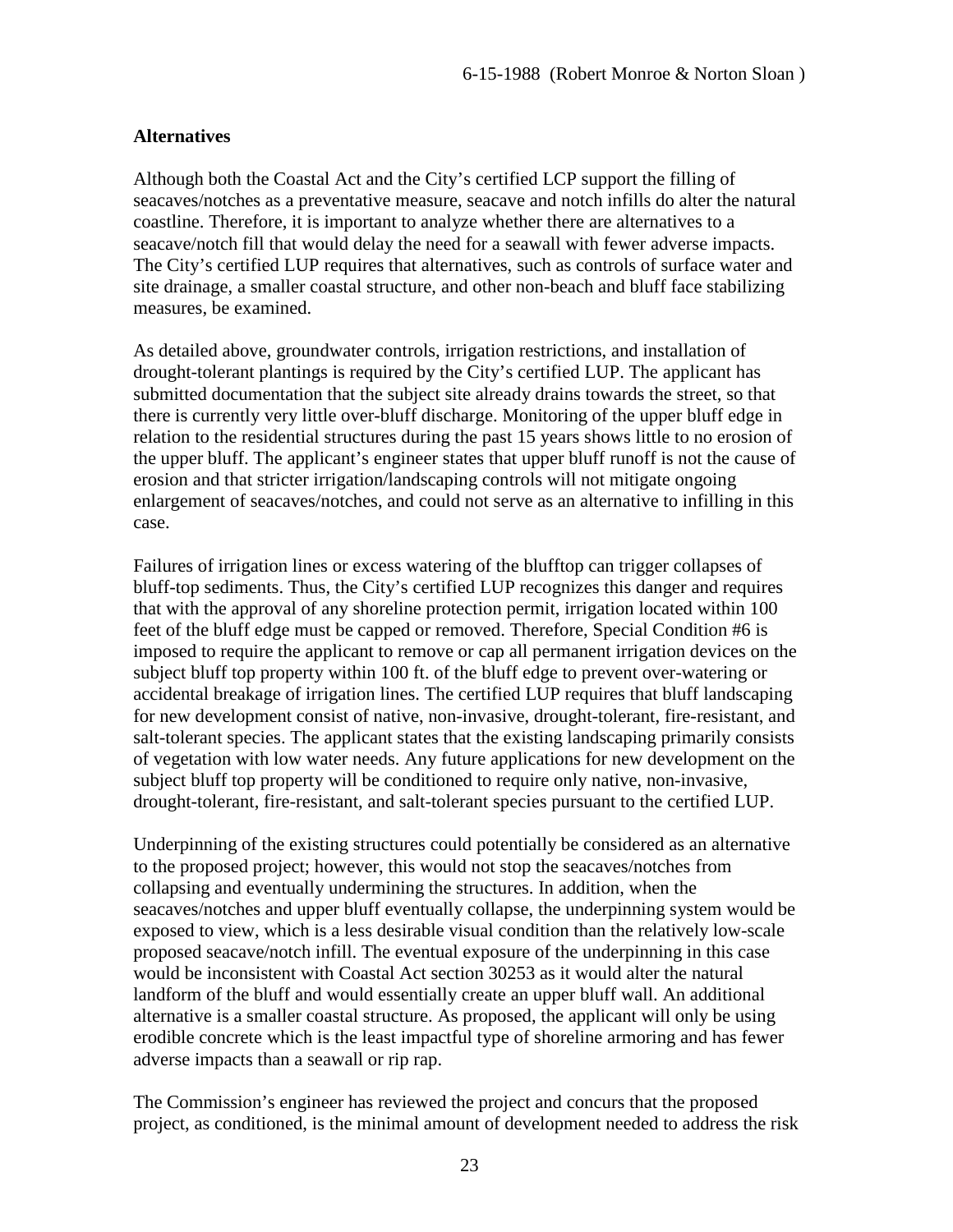from collapse of the notch. Given the above-described geological conditions on the subject site, these alternatives would not prevent collapse of the seacaves and notches on the subject site, and thus, would not be feasible alternatives. Thus, there are no less environmentally-damaging feasible alternatives that would delay the need for more substantial shoreline protection.

### **Erodibility Testing and Two-Phase Application of the Infill**

As noted, in order to minimize and avoid impacts to sand supply, the proposed seacave/notch fills have been designed to erode at a rate similar to the natural bluff face. In past erodible concrete seacave infill projects, reasonable objections have been raised that erodible concrete does not always erode at the same rate as the surrounding natural bluffs. If the concrete does not erode, or is not regularly removed, it functions much as a traditional seawall would, fixing the back of the beach, and eventually blocking sandy beach area that would otherwise be available for public access and recreation.

For example, on the bluff fronting 347-459 South Sierra Avenue, Solana Beach, there are several infills approved by the Commission in November 1996 (Ref: CDP #6-96- 102/Solana Beach & Tennis Club). These infills consisted of a 12-inch thick cast-in-place or precast soil/cement mix facing embedded a minimum of two feet into the bedrock at the base of the bluff. The area behind the facing was backfilled with an air blown soil/cement mixture, and the facing was anchored to this mixture with 18-inch long reinforcing bars. The sea cave plugging and filling procedure was designed with a leaner soil-cement mix on the external facade and a stronger mix internally. This process was intended to allow erosion of the plugs to match the rate of natural erosion of the adjacent bluff. The external facade was then colored and textured to match the natural bluff. These concrete infills have not eroded at the same rate as the adjacent natural bluffs, as was expected when the project was approved in 1996, and thus, the concrete fill currently extends seaward of the surface of the natural bluff face. The applicant has recently applied for a permit to remove the portions of the infill extending beyond the bluff face, as well as to do some additional infilling (CDP #6-17-0819/Solana Beach & Tennis Club).

However, the concrete used in 1996 for this other site has different mix properties from the erodible concrete currently proposed. Specifically, the 1996 concrete mixture used has significantly less erodible mix properties from the erodible concrete currently proposed. Concrete is assessed by pounds per square inch (PSI) standards to determine minimum strengths and to ensure safety. As a reference, standard shotcrete seawalls (such as those seen elsewhere in Solana Beach) typically have a rating of about 3,000 PSI.

With erodible concrete infills, the intent is to set a maximum strength ceiling, which is the opposite of what most engineering tries to do. The applicant's engineer has provided the proposed erodible concrete mix ratio for Commission review (Ref: Page 2 of Project Plans dated April 21, 2017). The mix proposed for the erodible concrete is 200 pounds of Type V Portland Cement, along with 180 pounds of Type F fly ash, 2,800 pounds of concrete sand and about 425 pounds of water. The applicant's engineer has stated that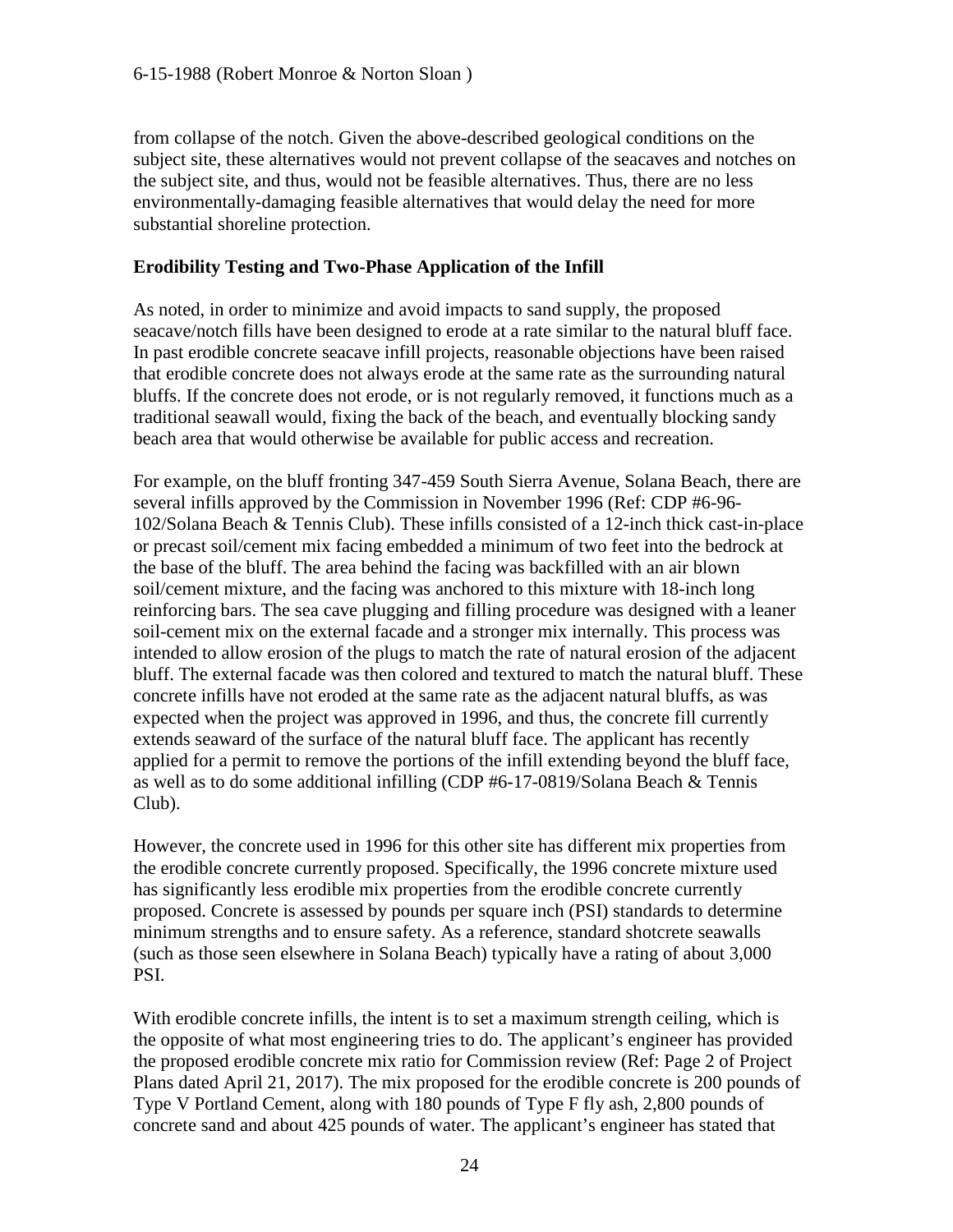after 28 days, the anticipated unconfined compressive strength for the erodible mix design will be 300 to 380 pounds per square inch (PSI). The mix would be deemed to be in non-compliance with the appropriate standards if it exceeds 500 PSI. The Commission's engineer has reviewed the proposed material specifications and concurs that the proposed erodible concrete seacave/notch infills should erode at a comparable rate as the adjacent natural bluff. The four most recent seacave/notch infills constructed in Solana Beach, which used a similar erodible concrete mix as currently proposed, appear to be functioning as designed (Ref: 6-99-095/City of Solana Beach; 6-00- 066/Pierce et. al.; 6-99-103/Coastal Preservation Association; 6-99-091/Becker). Each of the four seacave infill CDPs referenced above require removal of any portion of the seacave infill that encroaches more than 6 inches seaward of the bluff as a result of erosion, but no removal has been required thus far.

To further ensure that the concrete used to fill the notch meets the erodibility requirements, the applicant has proposed implementing the proposed notch fill in two phases. As proposed, Phase 1 would consist of constructing the northerly 20 feet of the project only. This would require the placement of a total of approximately 40 yards of erodible concrete requiring five (9-yard) ready mix trucks. A minimum of four concrete cylinders would be sampled from each truck for subsequent 28-day unconfined compression test. The results of the test would be submitted to Commission staff. As noted, the anticipated unconfined compressive strength for the erodible mix design is 300 to 380 pounds per square inch (PSI). The mix would be deemed to be in non-compliance with the appropriate standards if it exceeds 500 PSI. No work would be allowed to occur on the remaining portion of the notch fill (Phase 2) without the approval of the Executive Director. At that point, if the concrete was found to be in non-compliance, the Executive Director could require removal of the Phase 1 fill or require other appropriate mitigation.

As proposed by the applicant, if the Phase I fill tests were approved by the Executive Director, the remainder of the notch would be filled, and the same inspection and testing protocol would be implemented for the Phase II concrete, but if any of the compressive strength tests exceed 500 PSI, the applicant's proposal states that the Commission would not require removal of Phase 2 concrete. The complete text of the applicant's proposed phased approach to application and testing is attached as [Exhibit #7.](https://documents.coastal.ca.gov/reports/2017/11/Th17a/Th17a-11-2017-exhibits.pdf)

The advantage of the proposed two-phase approach is that it would allow the Commission an added level of assurance that the identified appropriate PSI can be achieved, and if for whatever reason it is not, that only a small, relatively easily removable amount of concrete would be applied. However, several aspects of the applicant's proposed testing protocol and phasing raise concerns. First, while doing a small preliminary test phase first certainly increases the confidence that the remainder of the notch fill done in Phase 2 will have the correct PSI, it is not a guarantee. Should the testing on the second, larger phase determine that the infill erodibility is not consistent with the required PSI, the Commission should have the ability to require that the fill, or at least some portion of the fill be removed, if feasible. The applicant has raised objections to this approach, arguing that it could result in more damage to the bluff to remove the infill. The Commission's engineer has reviewed the project and agrees that fill placed further into the bluff than approximately five feet back most likely would be infeasible to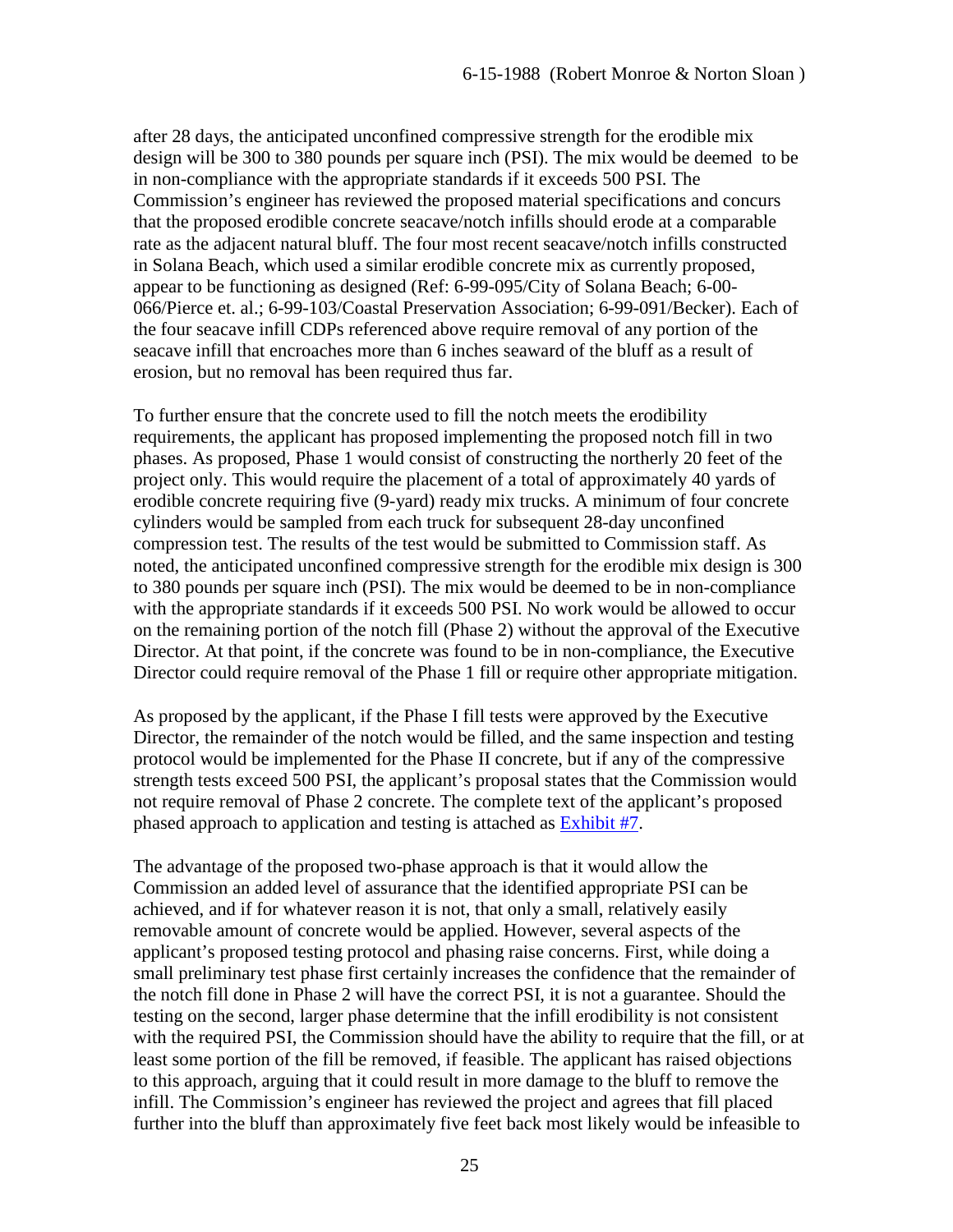#### 6-15-1988 (Robert Monroe & Norton Sloan )

remove, as the further back into the bluff work is required, the greater the safety risk for construction workers, but that it may be possible to remove and replace of the seaward five feet of new infill.

In addition, the applicant is only proposing to test the erodibility of the concrete in containers taken from the same truck loads as the mixture applied to the notch. These samples will be tested after 28 days; however, concrete continues to strengthen over time. In order to gauge the relative strength of the erodible concrete over its life, in-situ Schmidt hammer tests of the in-fill concrete will be taken at 28 days and compared with the unconfined compressive strength of the erodible concrete in the test cylinders. This baseline comparison of the different test methods will allow for future in-situ examination of the changes in strength of erodible concrete fill in the event that it does not mimic the retreat rates of the native Torrey Sandstone, providing another opportunity to gauge the long-term utility of erodible concrete.

Therefore, Special Condition #2 lays out the requirements for the two phase application of erodible concrete and the testing requirements. The condition requires that both off site (container) and on-site testing be performed after both phases of the project. If testing on either phase identifies that the material does not meet the PSI requirements, no further concrete can be applied until either all of the new infill material or the seaward five feet of new infill material, whichever is less, will be removed. If the Executive Director of the Commission determines that removal and replacement of the seaward five feet of new infill is infeasible, the applicant must apply to the Commission for an amendment to this CDP to retain the non-erodible mix and propose mitigation to offset the impacts of the bluff retention device.

Furthermore, in case the mixture proposed herein does not perform as expected, Special Condition #3 of this permit also requires regular monitoring and maintenance of the seacave/notch infills. If monitoring determines that any portion of the infill encroaches more than 6 inches seaward of the adjacent bluff, the applicant is responsible to obtain the necessary permits to remove those portions. Thus, even if the erodible concrete does not erode at a comparable rate as the adjacent bluff, the encroaching portions of the infill must be removed so that the infill does not encroach seaward of the dripline of the bluff or the stringline of the adjacent natural bluff on either side of each infill.

Special Condition #1 requires that the new 90-ft. long notch infill be located no further seaward than the natural bluff face. Special Condition #8 requires the permittee to maintain the seacave/notch infills in their approved state. Minor re-grouting or exempt maintenance as allowed by Section 13252 of Title 14, the California Code of Regulations (e.g., restoring color, texture, etc.) does not require an additional coastal development permit or amendment. However, whenever changes or maintenance on the seacave/notch are proposed, the applicant must contact the Commission office to determine whether permits are necessary. Thus, the Commission can be assured that, as conditioned, the infill will be properly maintained and will erode or be physically removed at the same rate as the adjacent bluff and that any adverse impacts to shoreline processes have been or will be avoided, minimized, or mitigated.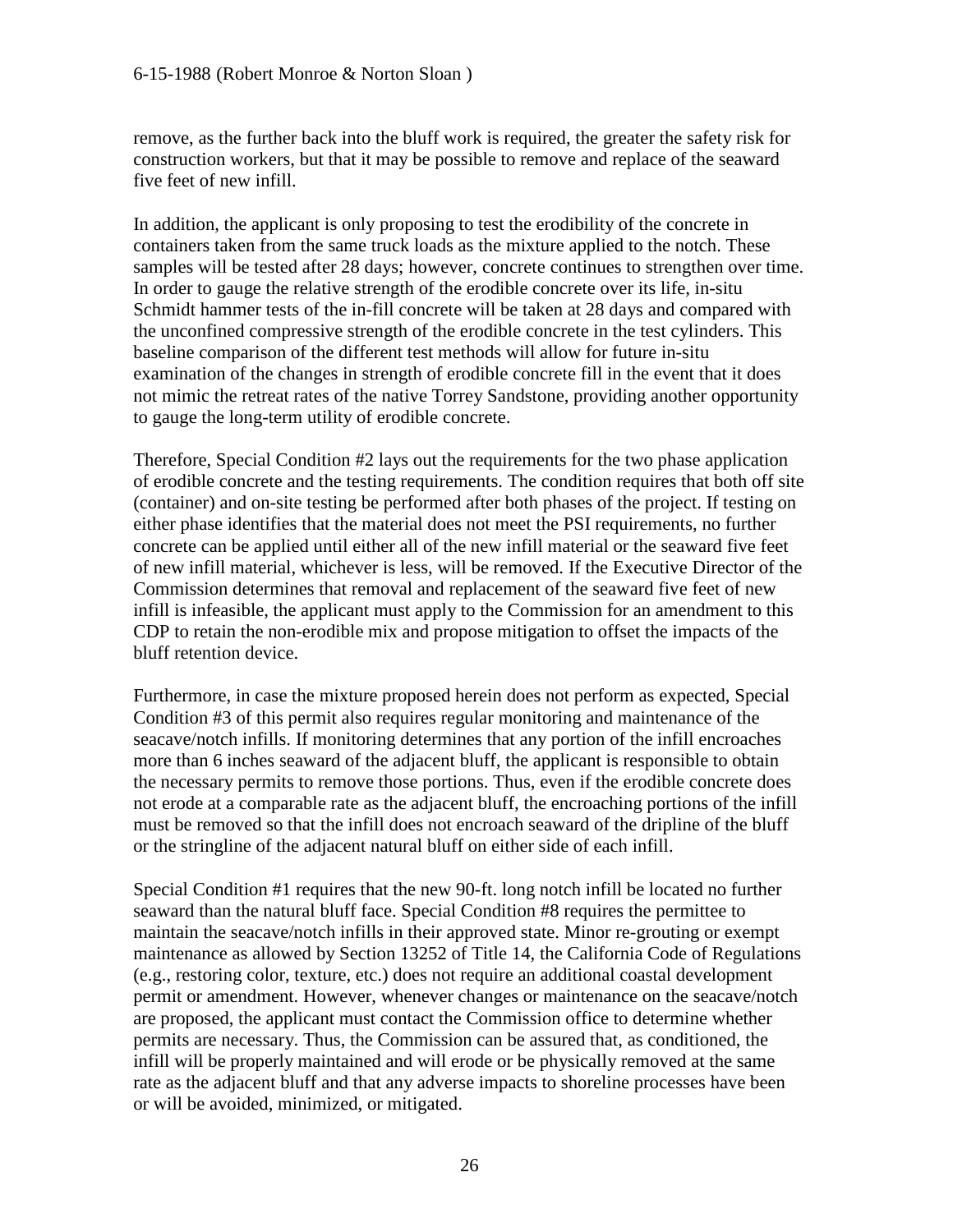Although the Commission finds that the seacave/notch infills have been designed to minimize the risks associated with its implementation, the Commission also recognizes the inherent risk of shoreline development. The seacave/notch infills will be subject to wave action and will be at or landward of the drip line of the eroding bluff above the infill. Thus, there is a risk of bluff failure during and after construction of the notch infill and the removal of protruding portions of the existing infills. In addition, there is a risk of damage to the seacave/notch infills or damage to property as a result of wave action on the seacave/notch infills. Given that the applicant has chosen to construct the infills despite these risks, the applicant must assume the risks. Accordingly, Special Condition #9 requires that the applicant assume these risks and waive any claim of damage or liability against the Commission for approval of this application. To ensure that future property owners are properly informed regarding the terms and conditions of this approval, Special Condition #5 requires a deed restriction to be recorded against the properties involved in the application.

Section 30253 requires that new development be independently stable and safe and not require the construction of protective devices that alter the natural landform of the bluffs. In addition, Policy 4.18 of the City's approved LUP requires that existing legally permitted bluff retention devices not be factored into setback calculations for new development or redevelopment of bluff top properties. Such future development must be located in an area where the development is consistent with Coastal Act and/or applicable LCP requirements regarding geologic safety and protection from hazards as if the protection did not exist, including whatever remains of the erodible concrete notch fills. Thus, Special Condition #11 prohibits future development and redevelopment of the bluff top site from relying on the proposed shoreline protection for stability.

Special Condition #9 also defines "redevelopment" pursuant to the City's LUP. As quoted above, this includes alterations, including additions, exterior or interior renovations, or demolition that results in a 50 percent or greater alteration of a major structural component (including exterior walls, floor and roof structures, and foundation) or a 50 percent increase in floor area, cumulatively over time on or after certification of the City's LUP. Furthermore, changes to major structural elements are not additive between individual elements, while alterations to individual major structural elements are cumulative. Thus, if in the future, the applicant proposed to modify 40% of the exterior walls and 30% of the roof structure; this would not be considered redevelopment because it relates to two different major structural components. However, if the applicant were to come back for a subsequent CDP to modify an additional 10% of the exterior walls (50% total) or an additional 20% of the roof structure, (50% total) the project would be considered redevelopment because it would result in a cumulative alteration to 50% of a major structural component. Additions are also cumulative over time, such that an initial 25% addition would not be considered redevelopment; but a subsequent 25% addition, relative to the initial floor area, would result in a cumulative 50% increase in floor area, and would thus constitute redevelopment.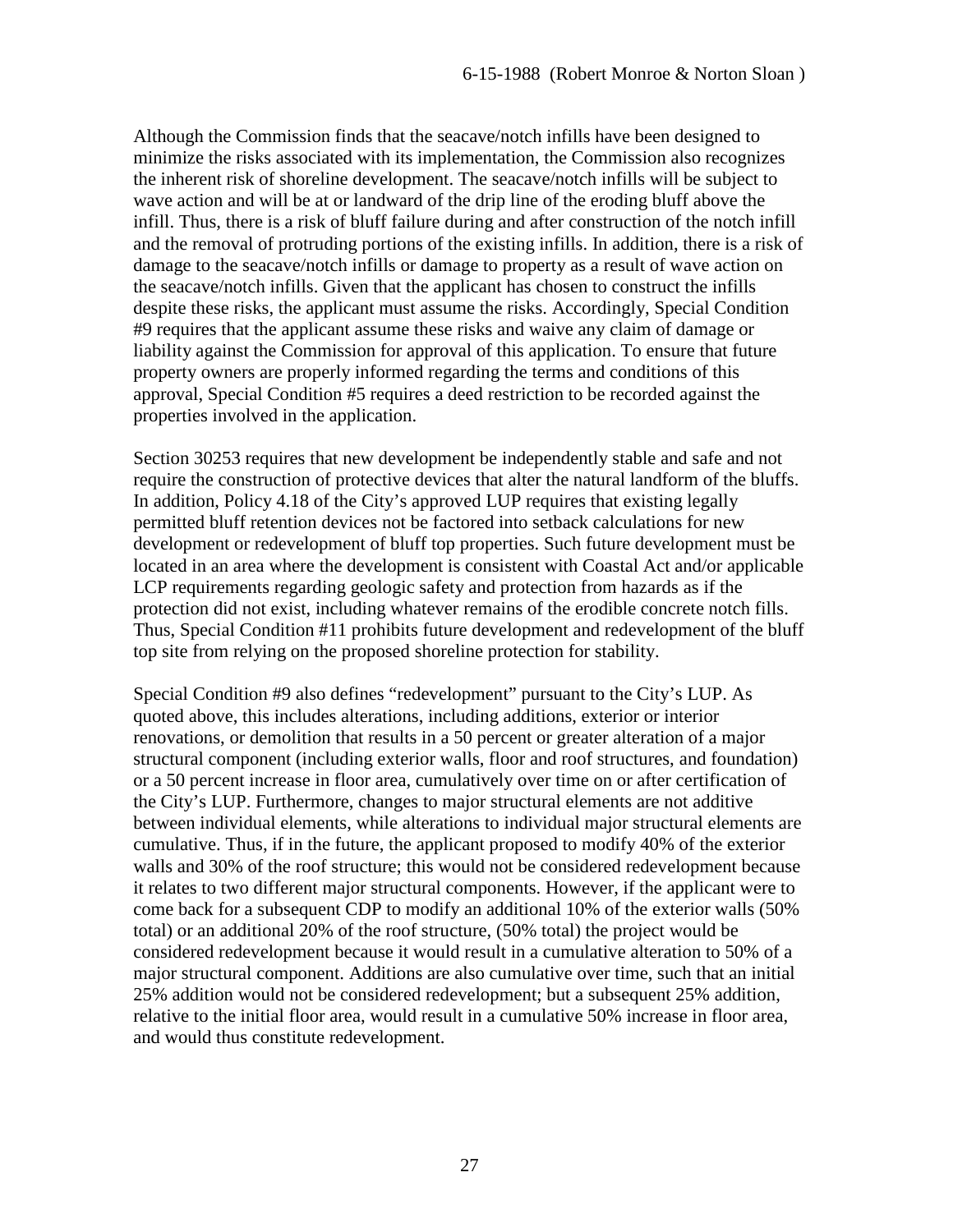### **Conclusion**

In summary, given the amount of coastal erosion that has occurred in the area over the last several years, Solana Beach is currently faced with the possibility of armoring the majority of the shoreline with seawalls. The subject site is an area where preventive measures such as the subject seacave and notch infills represent a feasible alternative to a seawall. The proposed project will delay or prevent the subject seacaves/notches from collapsing, which could result in eventual damage to the existing blufftop structures. In addition, as infill of the notch/seacaves will reduce the potential for a significant bluff failure, the applicant, the City and the region as a whole will have more time to pursue other non-structural methods, such as beach replenishment and moving the line of bluff top development landward away from the bluff edge, to protect the bluffs and delay the need for more substantial shoreline protection. Special Conditions have been designed to provide a reasonably high degree of certainty that the erodible concrete will erode as designed, and required on-going maintenance will ensure that the protection does not function as a seawall. Therefore, the Commission finds that approval of the proposed seacave/notch infills is consistent with the long-term goals of Sections 30235 and 30253 of the Coastal Act regarding the protection of natural shoreline processes, natural landforms and local shoreline sand supply.

### <span id="page-27-0"></span>**C. VISUAL RESOURCES/RECREATION**

Sections 30240, 30250 and 30251 of the Coastal Act require that the scenic and visual qualities of coastal areas be protected, that new development adjacent to park and recreation areas be sited so as to not degrade or impact the areas and that new development not significantly adversely affect coastal resources:

### *Section 30240*

 *[ . . .]* 

 *(b) Development in areas adjacent to environmentally sensitive habitat areas and parks and recreation areas shall be sited and designed to prevent impacts which would significantly degrade those areas, and shall be compatible with the continuance of those habitat and recreation areas.* 

### *Section 30251*

*The scenic and visual qualities of coastal areas shall be considered and protected as a resource of public importance. Permitted development shall be sited and designed to protect views to and along the ocean and scenic coastal areas, to minimize the alteration of natural land forms, to be visually compatible with the character of surrounding areas, and, where feasible, to restore and enhance visual quality in visually degraded areas.*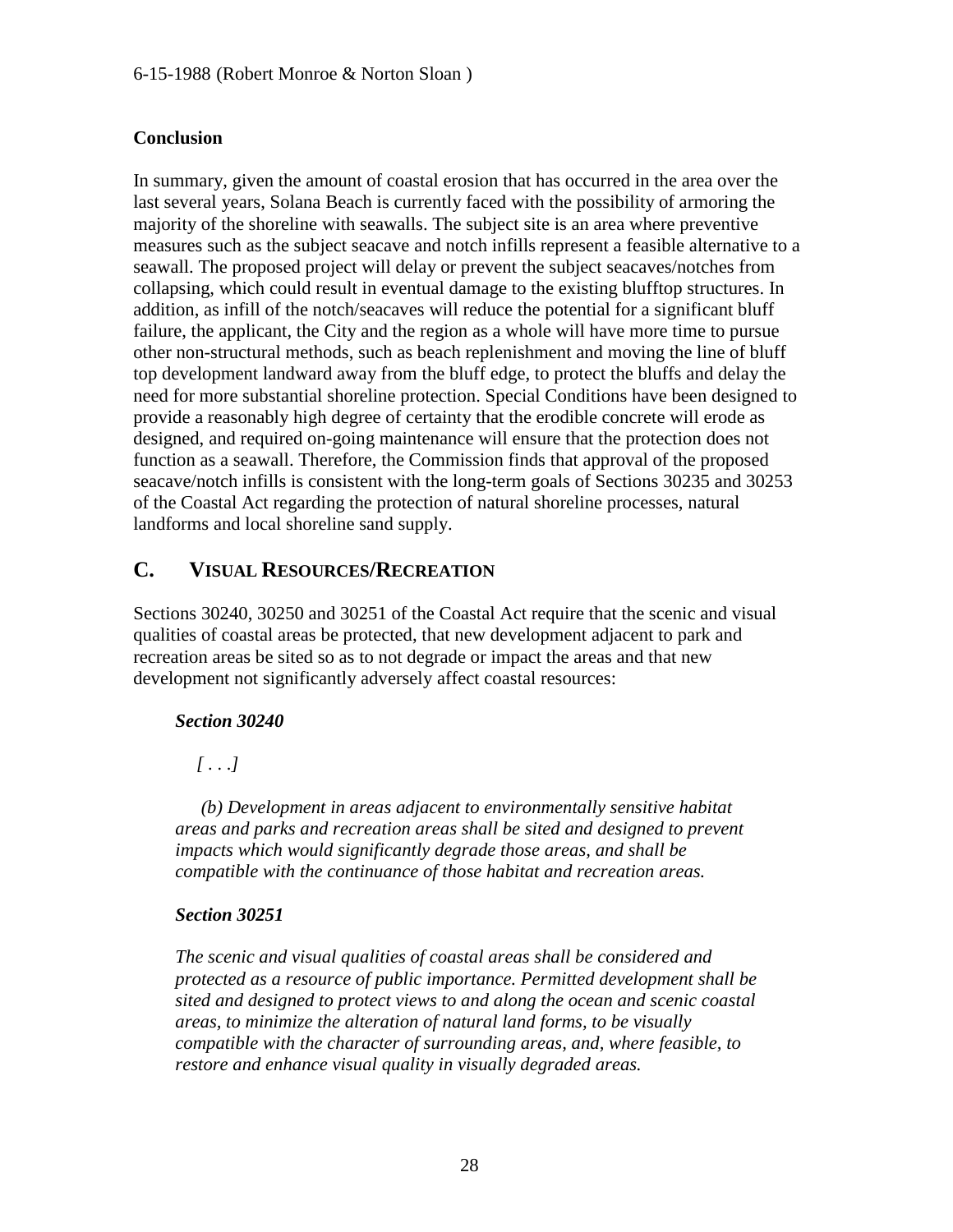In addition, the following certified City of Solana Beach LUP language, although not the standard of review, provides pertinent guidance regarding the protection of coastal zone visual resources:

*Policy 4.30: Limit buildings and structures on the sloped face and toe of the bluff to lifeguard towers, subsurface public utility drainage pipes or lines, bluff retention devices, public stairs and related public infrastructure which satisfy the criteria established in the LCP. No other permanent structures shall be permitted on a bluff face. Such structures shall be maintained so that they do not contribute to further erosion of the bluff face and are to be visually compatible with the surrounding area to the maximum extent feasible.* 

*Policy 4.38: Maximize the natural, aesthetic appeal and scenic beauty of the beaches and bluffs by avoiding and minimizing the size of bluff retention devices, preserving the maximum amount of unaltered or natural bluff face, and minimizing encroachment of the bluff retention device on the beach, to the extent feasible, while ensuring that any such bluff retention device accomplishes its intended purpose of protecting existing principal structures in danger from erosion.* 

The proposed development is located on the face of a coastal bluff at or landward of the drip line and at or near the same level as the existing sandy beach. Seacaves and notch infills have been a fairly prominent feature of the shoreline in this area, and filling the notch overhang will alter the natural appearance of the bluffs. Matching infill material to the appearance of natural bluffs can be a challenging process and it can be difficult to tell at the time of application how well the infill material will blend into the surrounding natural bluffs. Another difficulty is that weathering can change the appearance of the seacave/notch infills. Thus, even if the infill matches the natural bluffs at the outset, several years later there may be a distinct difference in appearances. Furthermore, the erodible concrete mix proposed by the applicant can be more difficult to treat aesthetically than full strength concrete, due to the nature of erodible concrete. However, past erodible concrete infills constructed in Solana Beach have been aesthetically treated to reasonably match the appearance of the adjacent bluffs (Ref: 6-99-095/City of Solana Beach; 6-00-066/Pierce et. al.; 6-99-103/Coastal Preservation Association; 6-99- 091/Becker) and the treatment has not deteriorated.

Special Condition #1 requires the applicant to submit final plans of the method chosen to color and texturize the infill material, with a color board indicating the color of the infill material. Special Conditions #3 and #8 require the applicant to monitor and maintain the color of the infill to ensure the material continues to blend in with the surrounding bluffs in the future. Special Condition #7 also addresses this concern and requires the applicant to submit as-built plans within 60 days of construction of the proposed development to assure the infill has been constructed according to the approved plans.

There are numerous seacave and notch infills along the bluffs in Solana Beach. These infills, while mostly visible, are relatively inconspicuous and do not represent a significant visual blight. In addition, at times when the sand levels are high, these infills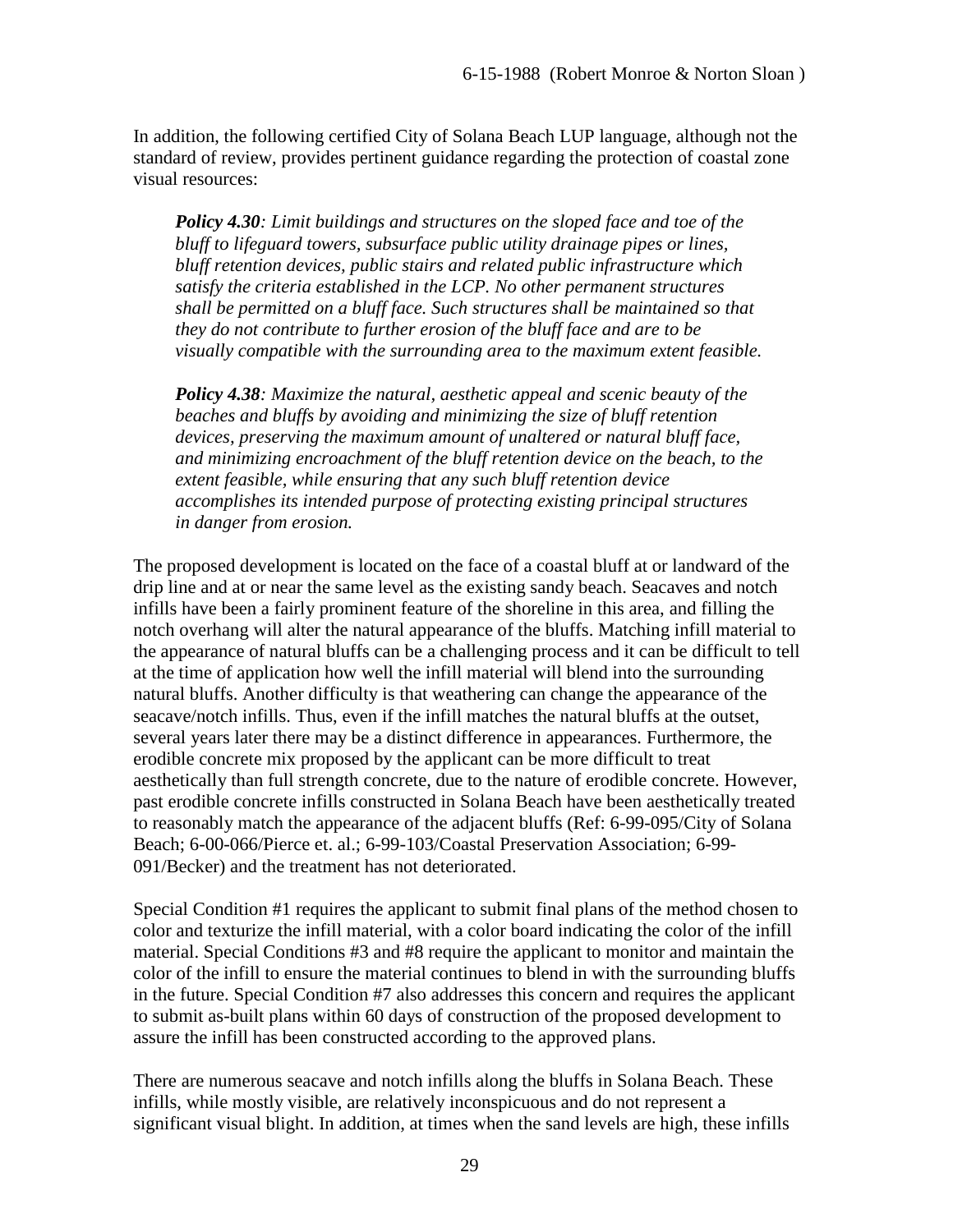are less visible. Seacave and notch infills are considerably less visually prominent than traditional seawall projects or riprap revetments. Thus, although the project will alter the natural appearance of the bluffs, the project has been designed and conditioned to match the surrounding natural bluffs to the maximum extent feasible, thereby reducing potential negative visual impacts to the extent feasible. Therefore, the Commission finds that the subject development is consistent with the visual resource and recreation policies of the Coastal Act.

### <span id="page-29-0"></span>**D. PUBLIC ACCESS**

Pursuant to Section 30604(c), the Coastal Act emphasizes the need to protect public recreational opportunities and to provide public access to and along the coast. Coastal Act Sections 30210, 30211, 30212, 30212.5, and 30221 require that public access and use of the coast shall be maximized, that development shall not interfere with the public's right to access the coast and use of dry sand beaches, and that oceanfront land suitable for recreational activities shall be protected.

### *Section 30210*

 *In carrying out the requirement of Section 4 of Article X of the California Constitution, maximum access, which shall be conspicuously posted, and recreational opportunities shall be provided for all the people consistent with public safety needs and the need to protect public rights, rights of private property owners, and natural resource areas from overuse.* 

### *Section 30211*

 *Development shall not interfere with the public's right of access to the sea where acquired through use or legislative authorization, including, but not limited to, the use of dry sand and rocky coastal beaches to the first line of terrestrial vegetation.* 

### *Section 30212*

 *(a) Public access from the nearest public roadway to the shoreline and along the coast shall be provided in new development projects except where: (1) It is inconsistent with public safety, military security needs, or the protection of fragile coastal resources, (2) Adequate access exists nearby, or, (3) Agriculture would be adversely affected. Dedicated accessways shall not be required to be opened to public use until a public agency or private association agrees to accept responsibility for maintenance and liability of the accessway. […]* 

### *Section 30212.5*

 *Wherever appropriate and feasible, public facilities, including parking areas or facilities, shall be distributed throughout an area so as to mitigate*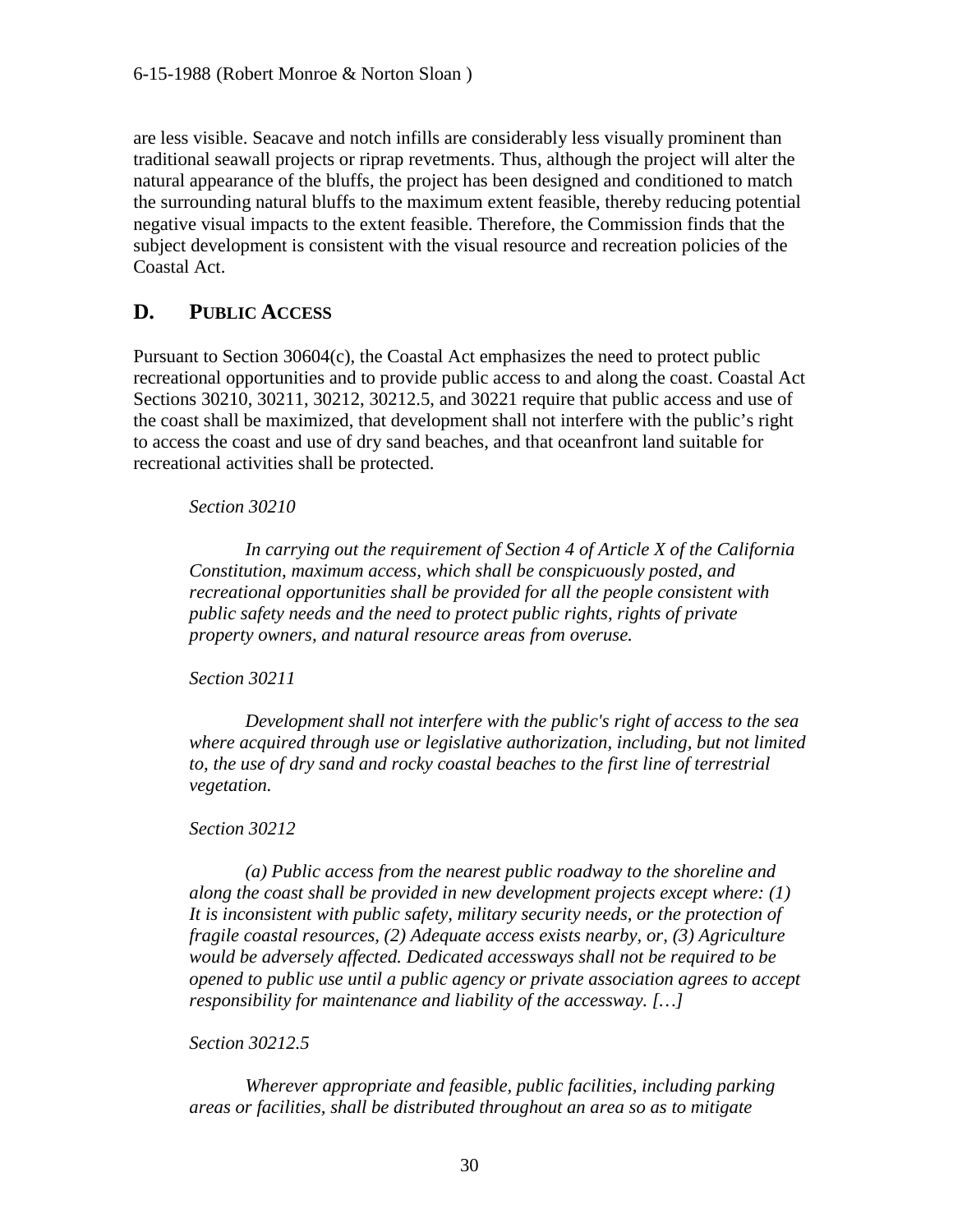*against the impacts, social and otherwise, of overcrowding or overuse by the public of any single area.* 

*Section 30221* 

 *Oceanfront land suitable for recreational use shall be protected for recreational use and development unless present and foreseeable future demand for public or commercial recreational activities that could be accommodated on the property is already adequately provided for in the area.* 

In addition, the following certified City of Solana Beach Land Use Plan (LUP) language provides additional guidance regarding mitigation for erodible concrete seacave/notch infills:

Page 13 of the Hazards and Shoreline/Bluff Development chapter states the following, in part:

• *Infill/Bluff Stabilization – Seacave/Notch Infill (See Appendix B Figure 1A) – This first solution is designed to address sea caves and undercut portions of the lower dense sandstone bluff where the clean sand lens is not yet exposed. If left uncorrected, the sea cave/undercut will eventually lead to block failures of the lower sandstone, exposure of the clean sand lens and landward bluff retreat. This failure exposes the clean sand lens of the upper bluff terrace deposits triggering rapid erosion and landward retreat of the upper bluff, which eventually endangers the structures at the top of the bluff. If treated at this stage, the Bluff Retention Device will minimize the need for a future higher seawall and future upper bluff repair. This alternative is not designed as a structural wall, is not reinforced, does not include tiebacks, and uses only erodible concrete which shall erode at the same erosion rate as the surrounding natural bluff material. The infill is required to maintain a textured and colored face mimicking the existing bluff material. Erodible concrete seacave/notch infills are designed to erode with the natural bluff and, when maintained to do so, are not subject to the sand supply mitigation, public access and recreation mitigation, encroachment/removal agreement, or authorization timeline policies of the LUP.* [Emphasis Added]

The subject project is located on the public bluff formation directly adjacent to a public beach. The mean high tide line is located at the toe of the bluff. Although public lateral access is available along the entire stretch of coastline in this area, vertical access is available only at a limited number of public accessways. The site is approximately 600 feet north of the City's main beach accessway at Fletcher Cove, and approximately 1/3 mile south of the Tide Beach accessway  $(Exhibit #1)$ .

Shoreline protection projects have the potential to impact existing lateral access along the beach. Structures that fix the back of the beach stop the landward migration of the beach profile while the seaward edge continues to erode, thereby reducing the amount of dry sandy beach available to the public. However, the proposed new notch infill project has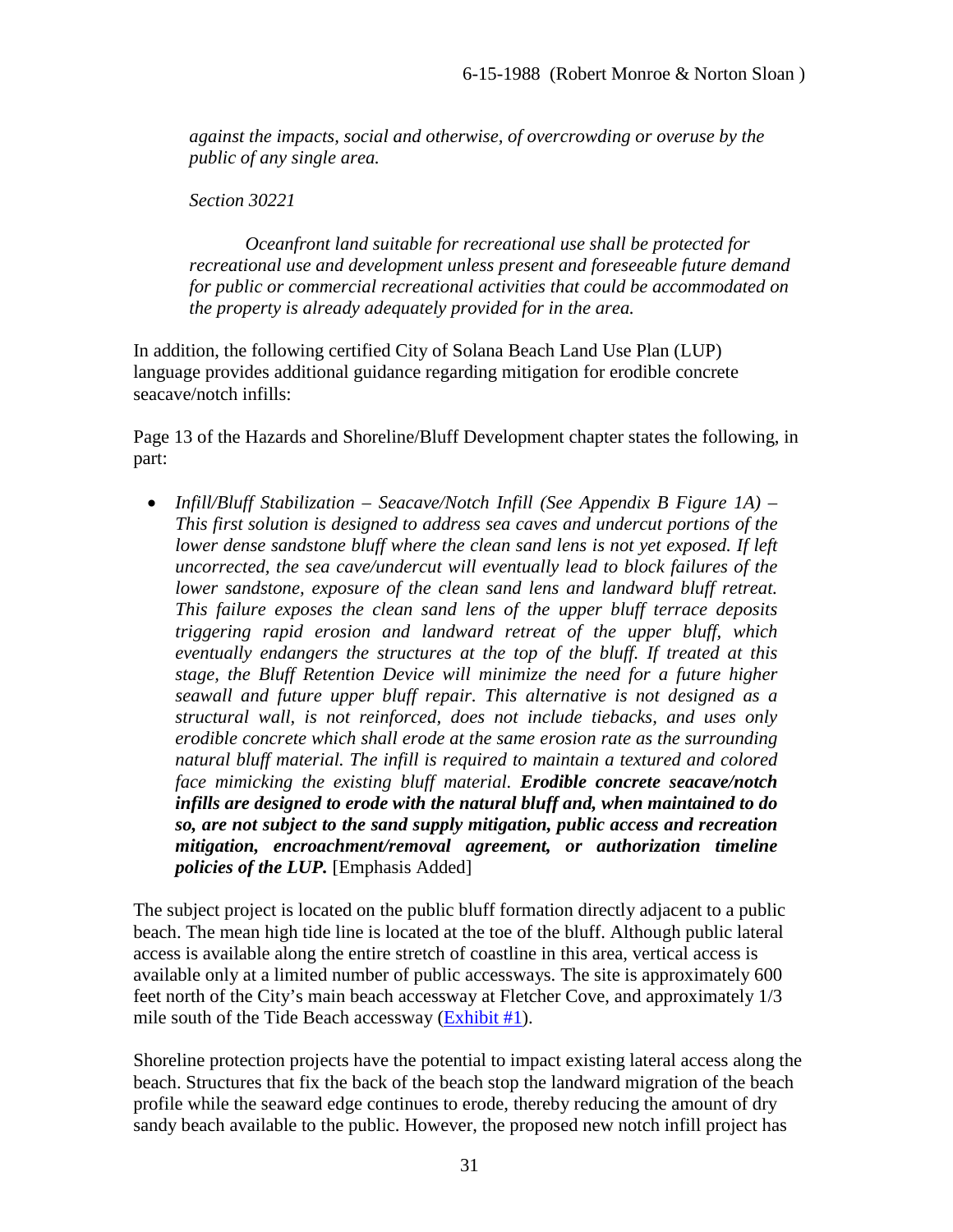been designed to erode at a comparable rate to natural bluff and is not predicted to impact available beach area in the future. The Commission has not typically required the payment of funds to mitigate for the public access and recreation impacts of erodible concrete seacaves in Solana Beach, because they do not have the same type of adverse impacts that other types of shoreline armoring do, as described above. Thus, the Solana Beach LUP does not require sand supply or public access and recreation mitigation for erodible concrete seacave/notch infills when properly designed and maintained. (However, prior to approval of the LUP, in 2000, the Commission did accept a mitigation fee of \$21,153 offered by the previous property owners to mitigate non-specific impacts to sand supply, resulting from a seacave infill located on the subject site (CDP #6-00- 066/Monroe & Pierce).

If not properly constructed and maintained, seacave/notch infills can have an adverse impact on coastal resources if they do fix the back of the beach. As described above, special conditions require monitoring of the infills to make sure they are eroding as designed, and removal of any portion of the fill that does not erode. Furthermore, if monitoring reveals that the seacave/notch infills have fixed the back of the beach (either as a result of the concrete not eroding or through lack of maintenance) and thus resulted in similar impacts to sand supply and public access as a seawall, Special Condition #3 requires that within three months of submission of the monitoring report, the applicant must submit a complete CDP application to the Commission to mitigate for any unmitigated impacts. Required mitigation may include sand supply replacement, public access and recreation mitigation, an encroachment agreement with the City, and/or enactment of the authorization timeline policies of the LUP that would require the proposed seacave/notch infills be authorized only so long as they may be required to protect the existing bluff top structures.

Special Conditions #3 ensures that regular monitoring will be conducted and that if any portion of the new notch infill does not erode landward, as designed, and encroaches onto the public beach, that the encroaching portions will be removed. These conditions are necessary to ensure that the notch infill does not encroach onto the public beach in the future.

The beach area fronting the subject site is a public resource, and thus, the protection of beach along the toe of the bluff is important. This stretch of beach has historically been used by the public for access and recreation purposes. Special Condition #10 acknowledges that the issuance of this permit does not waive the public rights that exist on the property. The use of the beach or public parking areas for staging of construction materials and equipment also adversely impacts the public's ability to gain access to the beach. Special Condition #4 prohibits the applicant from storing vehicles on the beach overnight, using any public parking spaces within the Fletcher Cove Parking Lot for staging and storage of equipment, and prohibits washing or cleaning construction equipment on the beach or in the parking lot. Special Condition #4 also prohibits construction on the sandy beach during weekends and holidays throughout the year, or between Memorial Day to Labor Day of any year. Therefore, as conditioned, the Commission finds that the subject proposal will not result in any significant adverse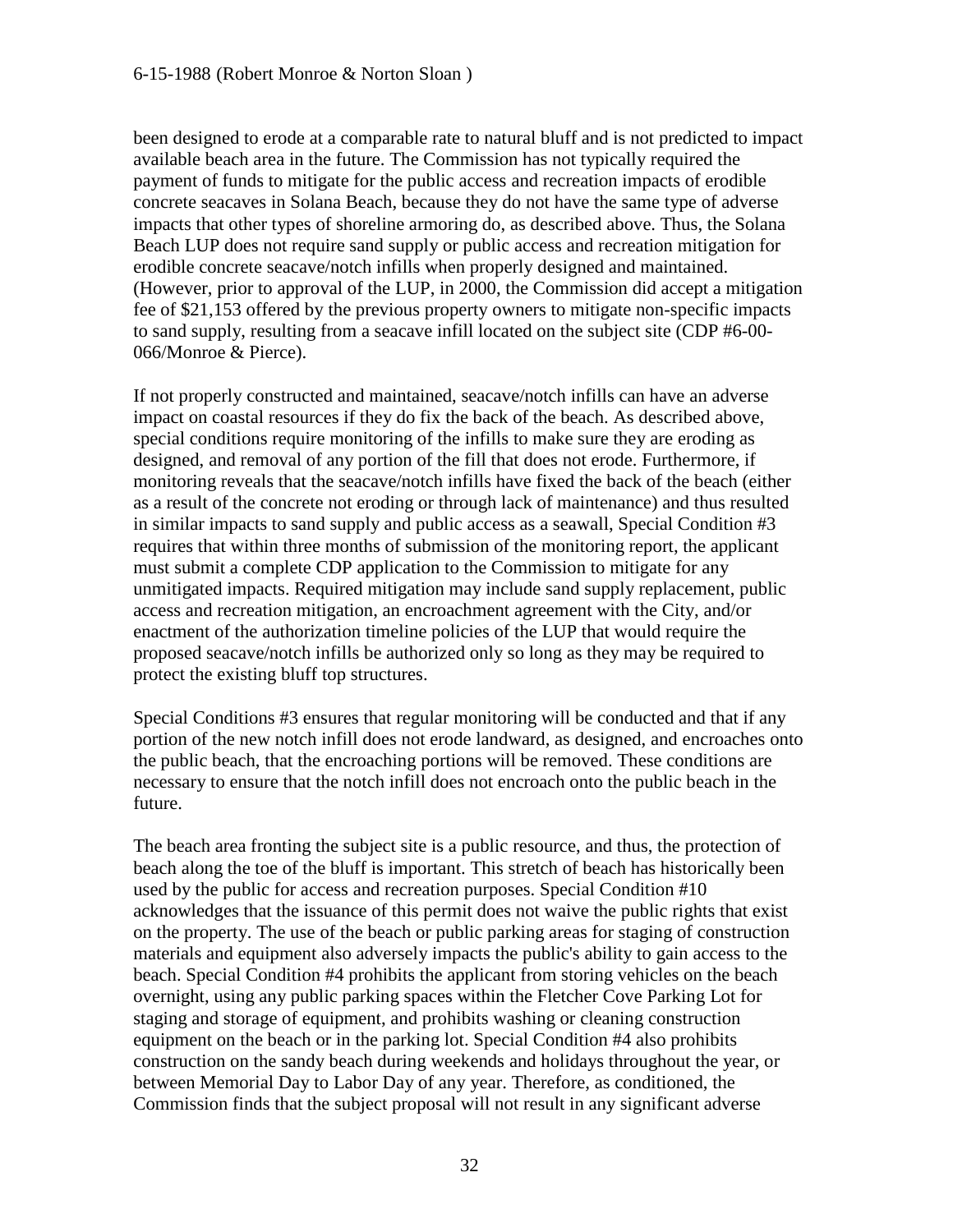impacts on beach access or public recreation consistent with Sections 30210, 30211, 30212.5, 30221, 30223 and 30252, pursuant to Section 30604(c) of the Coastal Act.

### <span id="page-32-0"></span>**E. LOCAL COASTAL PLANNING**

Section 30604(a) also requires that a coastal development permit shall be issued only if the Commission finds that the permitted development will not prejudice the ability of the local government to prepare a Local Coastal Program (LCP) in conformity with the provisions of Chapter 3 of the Coastal Act. In this case, such a finding can be made.

The Commission has certified the City's Local Coastal Program Land Use Plan, but the City has not yet completed, nor has the Commission reviewed any implementing ordinances. Thus, the City's LCP is not fully certified, and Chapter 3 of the Coastal Act is the standard of review. However, as cited above, the certified LUP contains provisions relating to shoreline protection including policies related to erodible concrete seacave/notch infills. The LUP establishes that erodible concrete seacave/notch infills, when maintained properly, are not subject to the sand supply mitigation, public access and recreation mitigation, encroachment removal agreement, or authorization timeline policies of the LUP. This is precisely the type of project envisioned and supported by the LUP amendment due to the project's goal of preventing catastrophic bluff failure, and thus is consistent with the LUP. The location of the proposed infills is designated for Open Space Recreation in the City of Solana Beach LUP. The project, as conditioned, supports recreation as it prevents impacts to the beach.

As conditioned, the subject development is consistent with the land use designation and the shoreline protection policies of the LUP. Based on the above findings, the proposed development is consistent with the Chapter 3 policies of the Coastal Act in that the need for the pre-emptive notch fill has been documented and identified coastal resource impacts will be mitigated. Therefore, the Commission finds the proposed development, as conditioned, is consistent with the Chapter 3 policies of the Coastal Act, and will not prejudice the ability of the City of Solana Beach to complete a certifiable local coastal program.

### <span id="page-32-1"></span>**F. CONSISTENCY WITH CALIFORNIA ENVIRONMENTAL QUALITY ACT (CEQA).**

Section 13096 of the Commission's Code of Regulations requires Commission approval of Coastal Development Permits to be supported by a finding showing the permit, as conditioned, to be consistent with any applicable requirements of the California Environmental Quality Act (CEQA). Section 21080.5(d)(2)(A) of CEQA prohibits a proposed development from being approved if there are feasible alternatives or feasible mitigation measures available which would substantially lessen any significant adverse effect which the activity may have on the environment. The City Council of the City of Solana Beach found that the proposed development was exempt from CEQA pursuant to State CEQA guidelines sections 15301(d) (Existing Facilities) and 15304(c) (Minor Alterations to Land).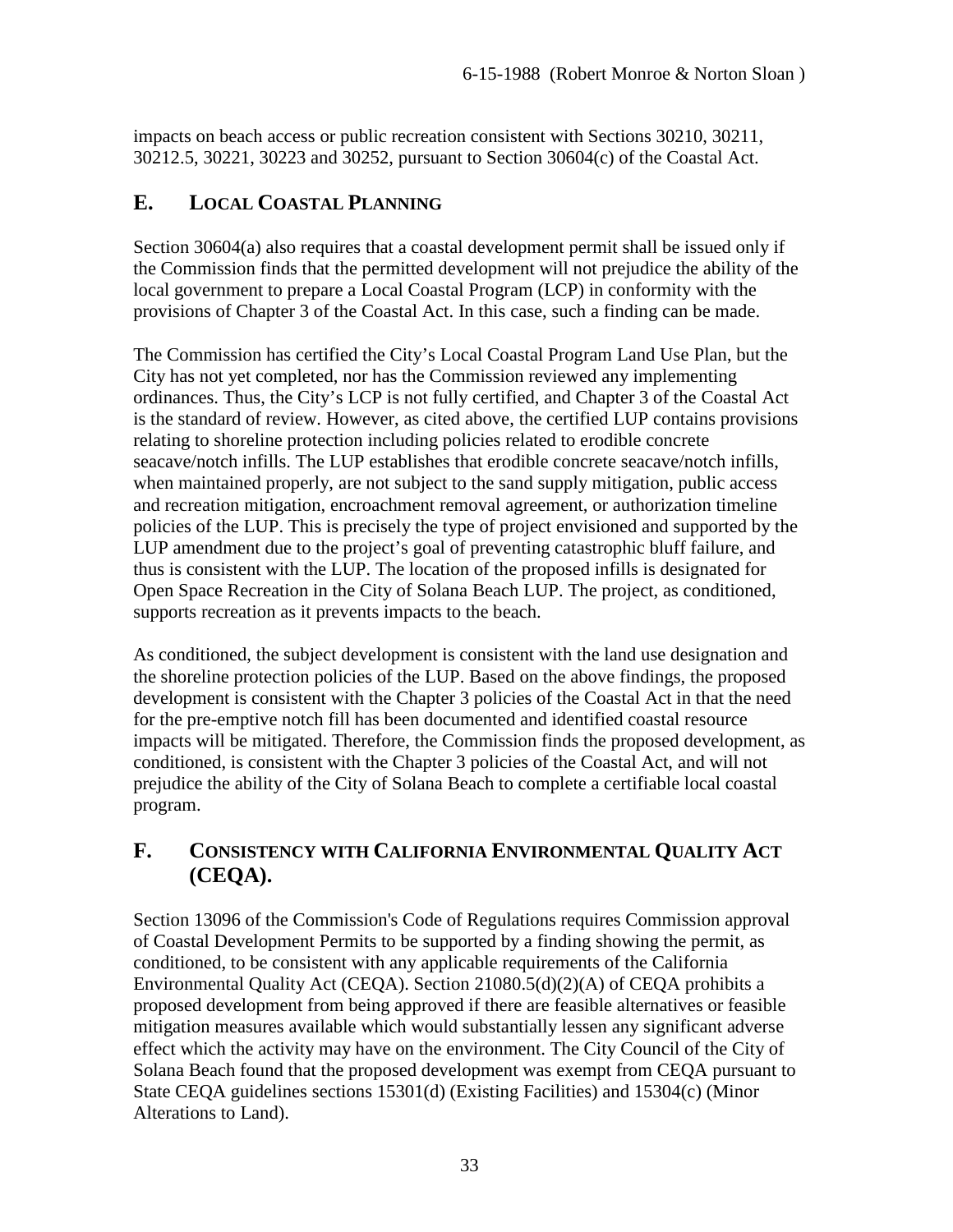#### 6-15-1988 (Robert Monroe & Norton Sloan )

As such, there are no additional feasible alternatives or feasible mitigation measures available which would substantially lessen any significant adverse environmental effects which approval of the proposed project, as conditioned, would have on the environment within the meaning of CEQA. Thus, if so conditioned, the proposed project will not result in any significant environmental effects for which feasible mitigation measures have not been employed consistent with CEQA Section 21080.5(d)(2)(A).

(G:\San Diego\Reports\2015\6-15-1988 Monroe Sloan Infill sf  $rpt.docx$ )